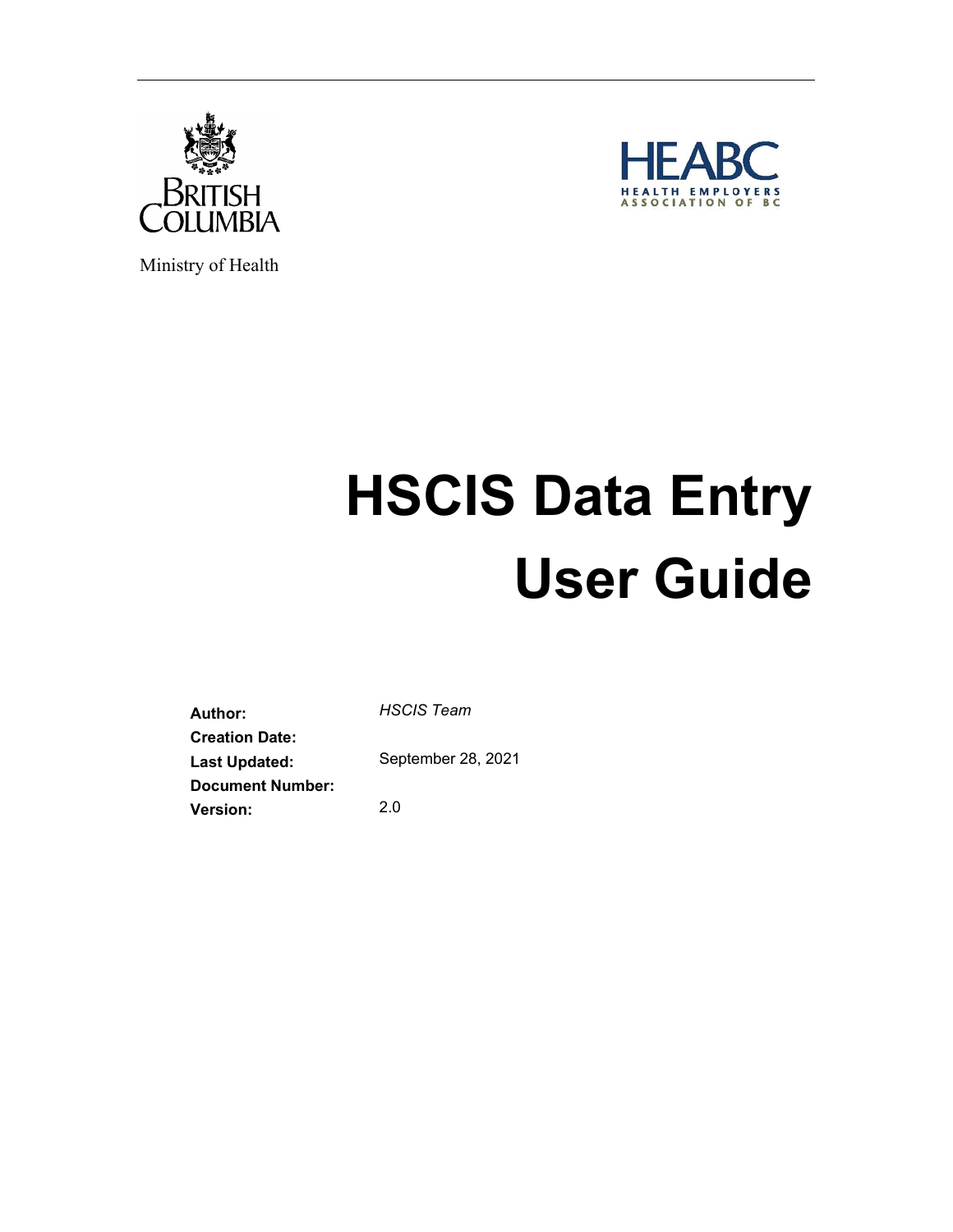## **Preface**

#### **Purpose** This document provides information on the use of the HSCIS (Health

Sector Compensation Information System) Web Application for submission of regular, required information to the Ministry and HEABC. **Audience** This document is intended primarily for users requiring access to HSCIS Web Application site.

**Terms and Conventions** This document uses standard conventions for displaying information.

| <b>COURIER</b>    | Indicates text that you type.                                                                                                                    |
|-------------------|--------------------------------------------------------------------------------------------------------------------------------------------------|
| <b>ARIAL BOLD</b> | Indicates a label that appears on a screen (for<br>example, a field name or push-button label).                                                  |
| <i>Italics</i>    | Indicates variable text that you type when<br>entering a command or a citation to another<br>document.                                           |
| <b>Bold</b>       | Use this style for emphasis.                                                                                                                     |
|                   | Indicates a note to give you additional<br>information or to emphasize a particular<br>procedure.                                                |
|                   | Indicates a warning or alert. To avoid making an<br>error, you need to pay particular attention to the<br>information contained in these alerts. |
|                   | Indicates a useful tip or shortcut, which you can<br>use to save time and keystrokes.                                                            |
| <b>New</b>        | Indicates a Change in this version of the Manual.<br>(ie. New field added to system or change in<br>definition).                                 |
|                   |                                                                                                                                                  |

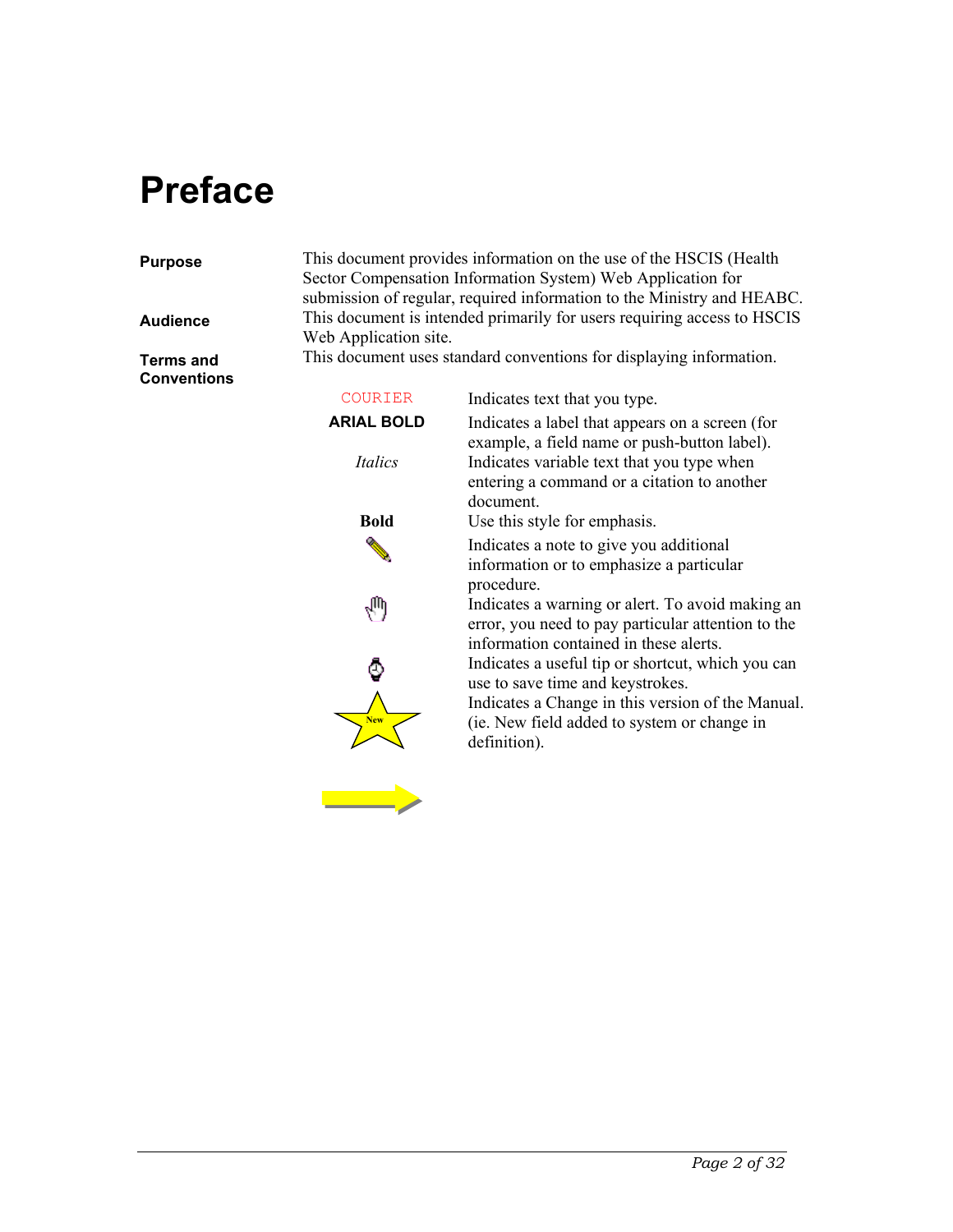## **Contents**

| 1. |                         |  |
|----|-------------------------|--|
| 2. |                         |  |
| 3. |                         |  |
|    |                         |  |
|    | b) Create a new Payroll |  |
|    |                         |  |
|    |                         |  |
|    |                         |  |
|    |                         |  |
| 4. |                         |  |
|    |                         |  |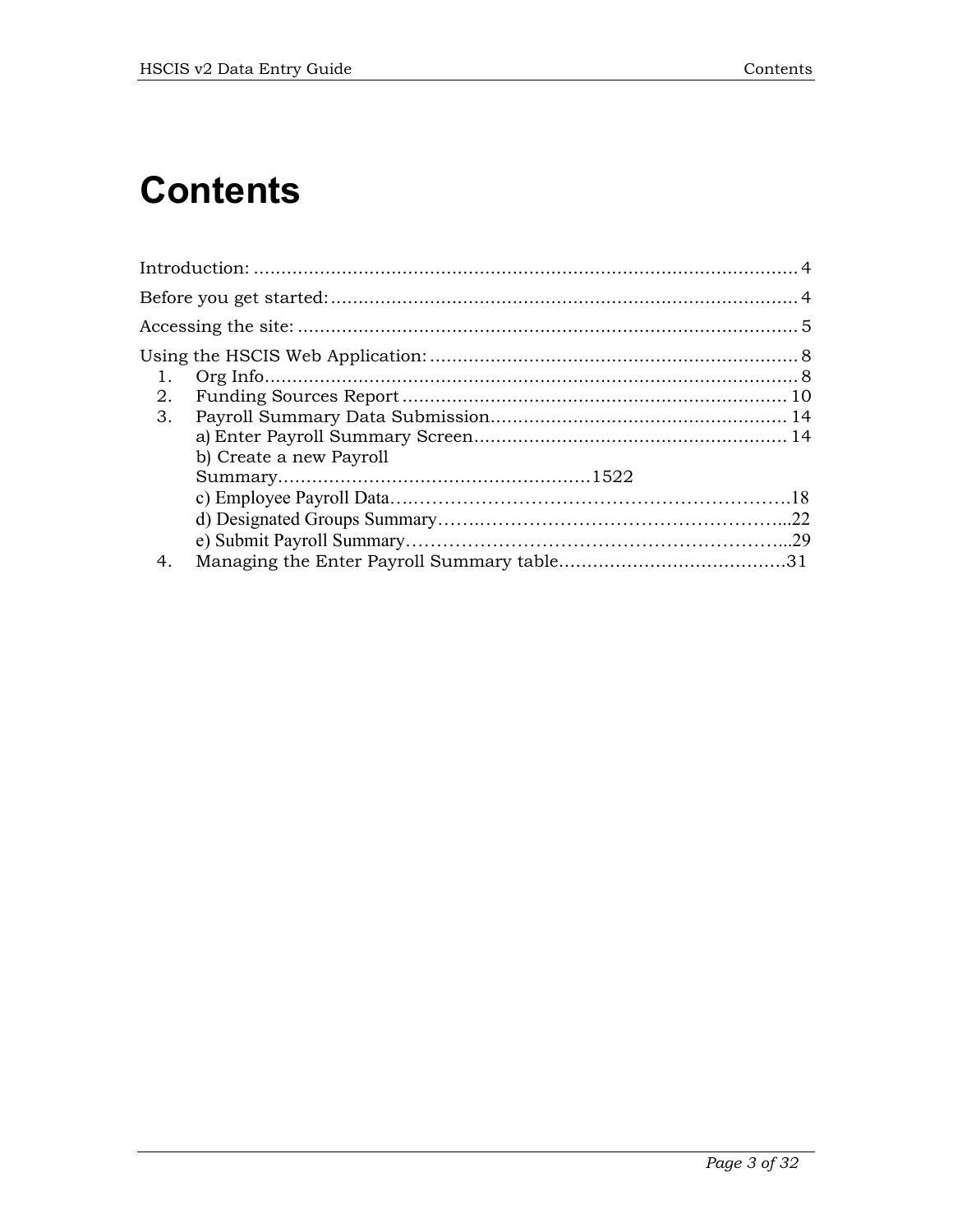### **HSCIS Web Application User Guide**

#### <span id="page-3-0"></span>**Introduction:**

Welcome to HSCIS on the web! This document provides a description of how to make use of the HSCIS secure data entry site [\(https://healthnetbc.hlth.gov.bc.ca/\)](https://healthnetbc.hlth.gov.bc.ca/) for submission of Payroll Summary data; viewing our records of your organizational information; and for submission of Funding Sources data. The data requirements for this version of HSCIS have been simplified to make it easier and quicker for the users. However, there have been changes to the *timing* and *content* of submissions. These changes are discussed in the tables below.

#### <span id="page-3-1"></span>**Before you get started:**

*Have you considered submitting a payroll extract through HNFile?* The Ministry of Health and HEABC have arranged with several payroll system vendors (Avanti Software, Blaeberry Solutions, Comvida, Eclipsys, GoldCare, ISM, Meditech, NOW Solutions, Ormed, Payworks, Quadrant HR, and in some instances ADP) to have applications or reports available to extract the HSCIS data required. Once the application or report is installed on your system, submission of HSCIS Payroll Summary data is as simple as pushing a button to generate the extract, then going to our HNFile site to submit the whole file in one go. Once the file has been validated and successfully loaded, your submission is complete! It's by far the simplest and easiest way to go. For more information, contact your payroll vendor representative.

### *Have you received and installed your Digital Certificate?*

Access to the HSCIS Web Application site is secured and restricted. To use the site, you must have:

- a browser capable of 128-bit encrypted sessions (the Ministry of Health currently supports Chrome, Edge, Firefox and Internet Explorer version 11+);
- a digital certificate (a small electronic file which attaches itself to your browser) from the Ministry of Health, installed on the PC which will be used to complete the submission.

If you need a digital certificate, please contact the Ministry of Health HSCIS Support by e-mail: [HLTH.HscisSupport@gov.bc.ca](mailto:HLTH.HscisSupport@gov.bc.ca)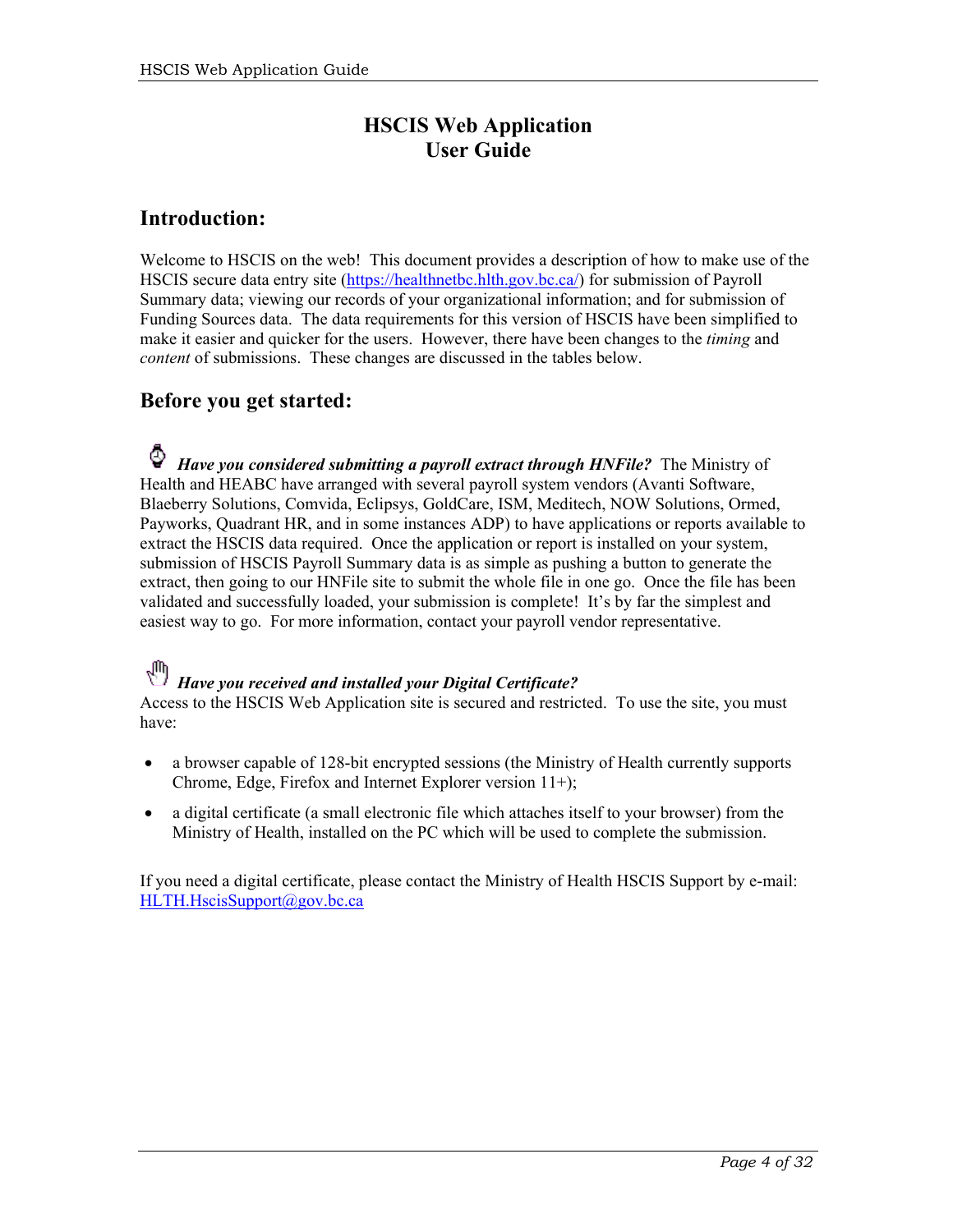#### <span id="page-4-0"></span>**Accessing the site:**

- 1. To get to the site, open your browser and type<https://healthnetbc.hlth.gov.bc.ca/> in the Address field. The first time you access this site, we suggest that you add it as a bookmark to your list of favorite sites for easy access the next time that you log on.
- 2. After pressing the Enter button, you will be prompted to select a digital certificate to use when connecting. Select the HSCIS certificate (which may be the only one you have) and click '**OK**'.
- 3. When presented with the Security Alert screen, click on '**Yes**'.
- 4. You should then be presented with the logon screen of HealthNetBC.
- 5. Type in the **Username** and **Password** supplied to you at the same time you got your digital certificate. (Note: This is *not* the password you used to activate the digital certificate.)
- 6. After successfully logging into the application, you will be presented with the main menu screen for the HealthNetBC. The main options available from the HealthNetBC web site are listed along the top. The table below describes each of the options:

| <b>BRITISH</b><br><b>HealthNetBC</b><br>Columbia |                        |             |                   |
|--------------------------------------------------|------------------------|-------------|-------------------|
| <b>Home</b>                                      |                        |             |                   |
| <b>Services</b>                                  | <b>Change Password</b> | <b>Help</b> | <b>Contact Us</b> |
|                                                  |                        |             |                   |
|                                                  |                        |             |                   |
|                                                  | <b>HSCIS</b>           |             |                   |
|                                                  |                        |             |                   |
|                                                  |                        |             |                   |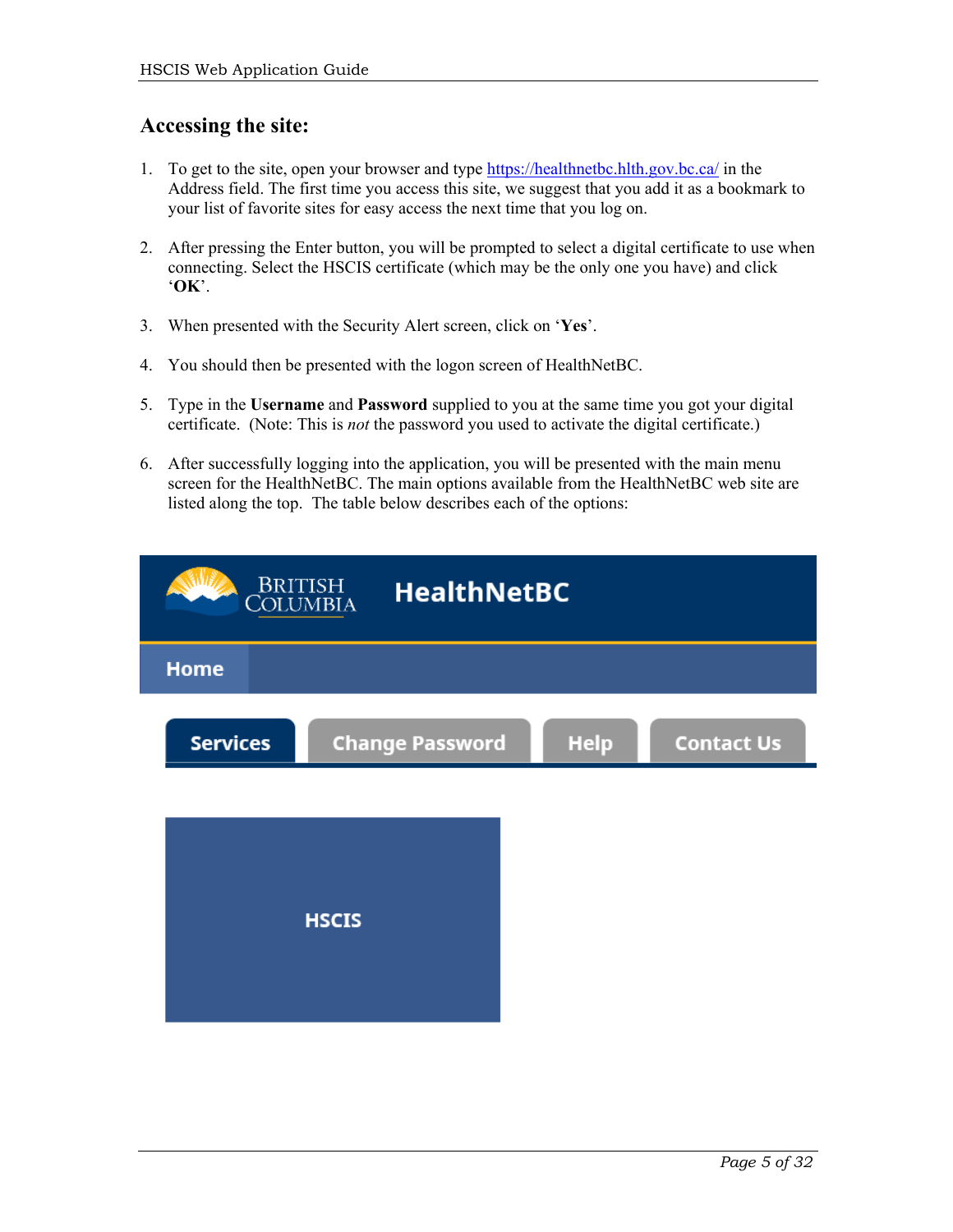| <b>Option (link)</b> | <b>Description</b>                                                                                                                        |
|----------------------|-------------------------------------------------------------------------------------------------------------------------------------------|
| Home                 | Selecting this link will always return you to the<br>Main Menu screen for HealthNetBC.                                                    |
| Services             | Selecting this link will take you to the screen to<br>enter the HSCIS application.                                                        |
| Change Password      | If you wish to change the password associated<br>with your logon username, select this link and<br>follow the on-screen directions.       |
| Help                 | Displays help messages for common issues.                                                                                                 |
| Contact Us           | Displays the contact details for the Ministry of<br>Health HelpDesk.                                                                      |
| Sign Out             | Select this link to sign off the HSCIS Web<br>Application site.                                                                           |
|                      | <b>Please Note:</b> The site has timers built in<br>which will automatically log you off after<br>approximately 10 minutes of inactivity. |

To access the HSCIS Web Application, select the "Services" tab, and click on the "HSCIS" button:

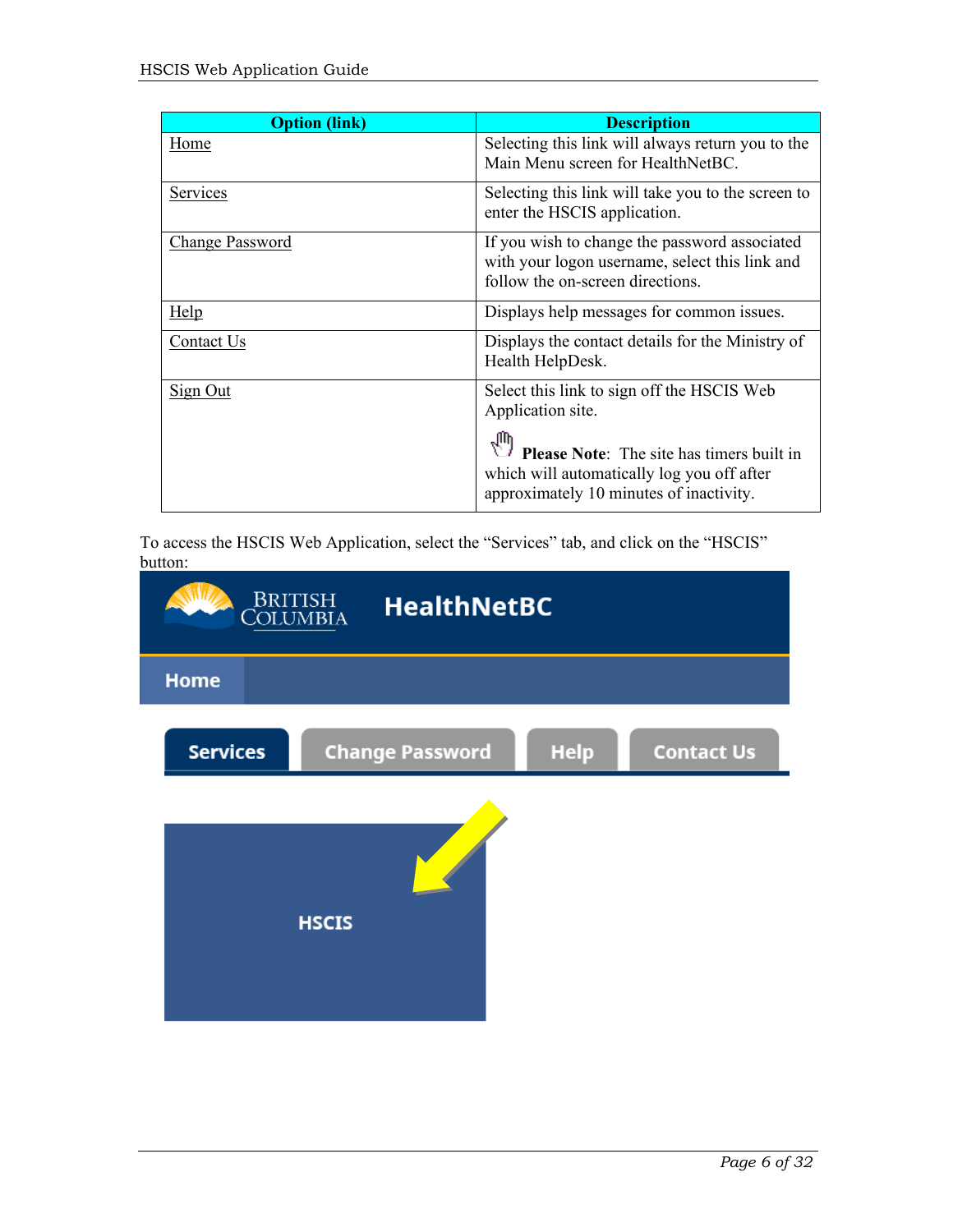| Tab                    | <b>Submission Frequency</b>                                                                                                                                                                                                                                                                                                                                                              |
|------------------------|------------------------------------------------------------------------------------------------------------------------------------------------------------------------------------------------------------------------------------------------------------------------------------------------------------------------------------------------------------------------------------------|
| Payroll                | This report is submitted semi-annually on June<br>30, and December 31 showing <i>accumulated</i><br><i>totals</i> as you move through the year (more on<br>this later.)                                                                                                                                                                                                                  |
| Org Info               | You can look at the information recorded by<br>the Ministry and HEABC for your Corporate or<br>Site location at any time.<br>If changes are required e-mail Ministry of<br>Health, HSCIS Support at<br>HLTH.HscisSupport@gov.bc.ca with your<br>Corporate Employer Number and Legal Name<br>in the subject line (i.e. Corp #1234 Smith<br>Ltd.), and details in the body of the message. |
| <b>Funding Sources</b> | This report must be submitted annually, (or<br>more frequently, if there are updates or changes<br>to your funding sources)                                                                                                                                                                                                                                                              |

The HSCIS Home Page will be displayed with the following option tabs:

Please note that failure to submit this information on a regular basis could affect funding and<br>
Please note that failure to submit this information on a regular basis could affect fund/or the collective bargaining provided on behalf of your facility from the Ministry of Health and/or the Health Authorities.

The sections below provide more details on how to use each of the screen sets.

Tables describing the codes used within the screen sets are available from the HEABC web site: http://www.heabc.bc.ca/PageFactory.aspx?PageID=83

Questions regarding use of the HSCIS Data Entry Web Application should be e-mailed to Ministry of Health, HSCIS Support at [HLTH.HscisSupport@gov.bc.ca](mailto:HLTH.HscisSupport@gov.bc.ca) with your Corporate Employer Number and Legal Name in the subject line (i.e. Corp #1234 Smith Ltd.) and details in the body of the message.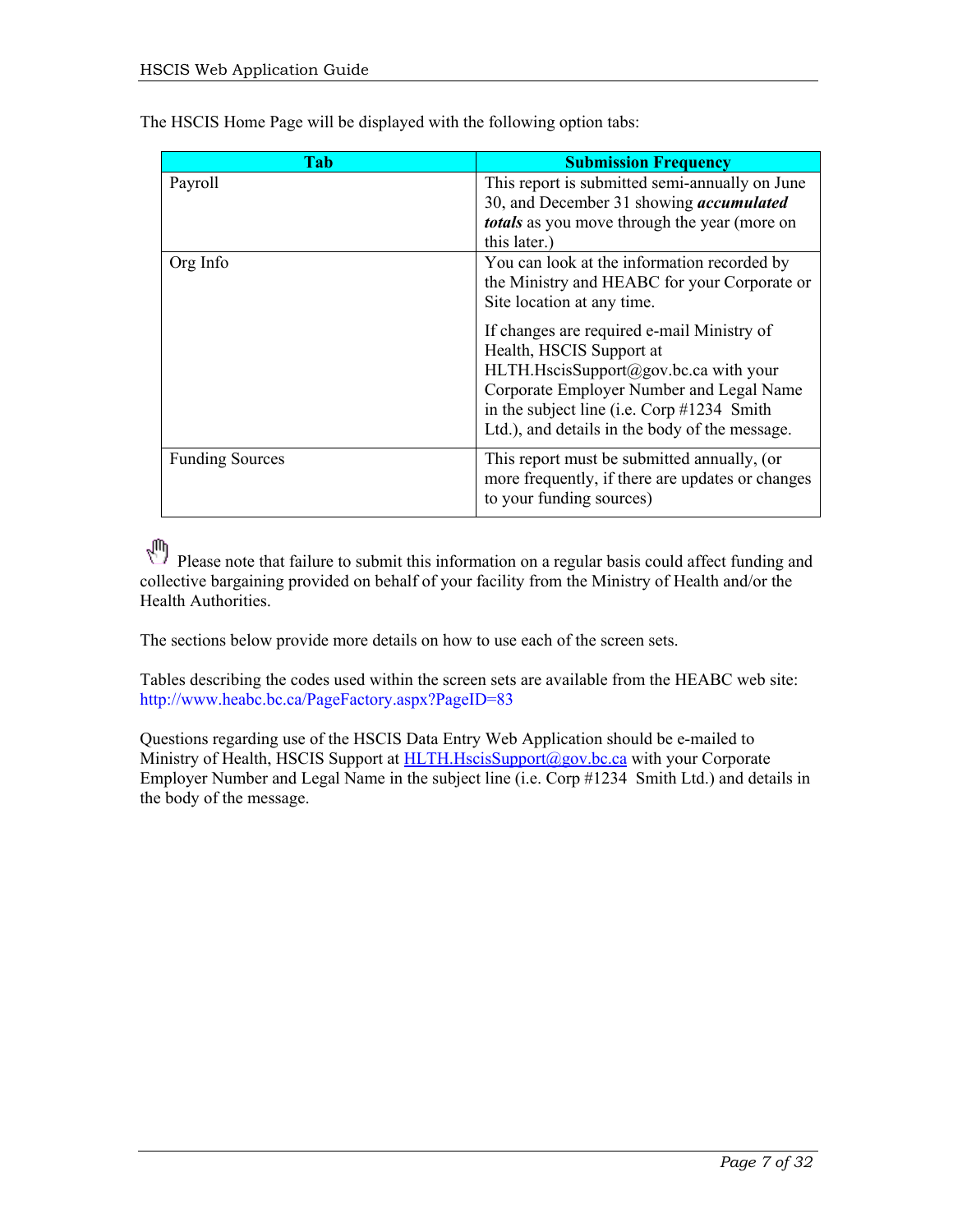### <span id="page-7-0"></span>**Using the HSCIS Web Application:**

#### <span id="page-7-1"></span>*1. Org Info*

• **Submission Frequency**: This should be reviewed on a regular basis to ensure your organization's information is correct and current such as (name, address, and contacts). Updates can be e-mailed to Ministry of Health, HSCIS Support at [HLTH.HscisSupport@gov.bc.ca](mailto:HLTH.HscisSupport@gov.bc.ca) with your Corporate Employer Number and Legal Name in the subject line (i.e. Corp #1234 Smith Ltd.) and details in the body of the message.

In HSCIS, the term 'Corporate' refers to the legal, organizational body that is registered with the Companies Registry. A 'Site' refers to one or many facilities that may be run by the 'Corporate' body in the provision of services. (E.g. "Silvercare, Inc." runs three care facilities named "Silvercare East", "Silvercare West" and "Silvercare Central". In HSCIS, Silvercare, Inc. is the 'Corporate' body, where most of our correspondence is sent, and Silvercare West, East and Central are 'Sites', run by the Corporation.)

To access the Funding Sources Report, click on the "Funding Sources" tab of the Home Page.

| <b>BRITISH</b><br>COLUMBIA |                | <b>HSCIS</b>    |                        |
|----------------------------|----------------|-----------------|------------------------|
| <b>Home</b>                | <b>Payroll</b> | <b>Org Info</b> | <b>Funding Sources</b> |

To view the information for a Corporate Employer select it from the Corporate Employer drop down menu.

Once a Corporate Employer is selected, the corresponding Site Employers will be selectable from the Site Employer drop down menu.

#### **Corporate Employer \***

| Select          |  |
|-----------------|--|
| Site Employer * |  |
| Select          |  |

If you are permitted to access multiple corporations and are not sure of the Corporate ID for a specific one, refer to HEABC's listing on their web site at

[https://www.heabc.bc.ca/public/hscis/pdf/MembersbyCorpIDSEN.pdf\)](https://www.heabc.bc.ca/public/hscis/pdf/MembersbyCorpIDSEN.pdf). Or, this information is available by request by e-mailing the Ministry of Health HSCIS Support at

[HLTH.HscisSupport@gov.bc.ca.](mailto:HLTH.HscisSupport@gov.bc.ca) Be sure to include the Legal Name in the subject line (i.e. Smith Ltd.) and details in the body of the message.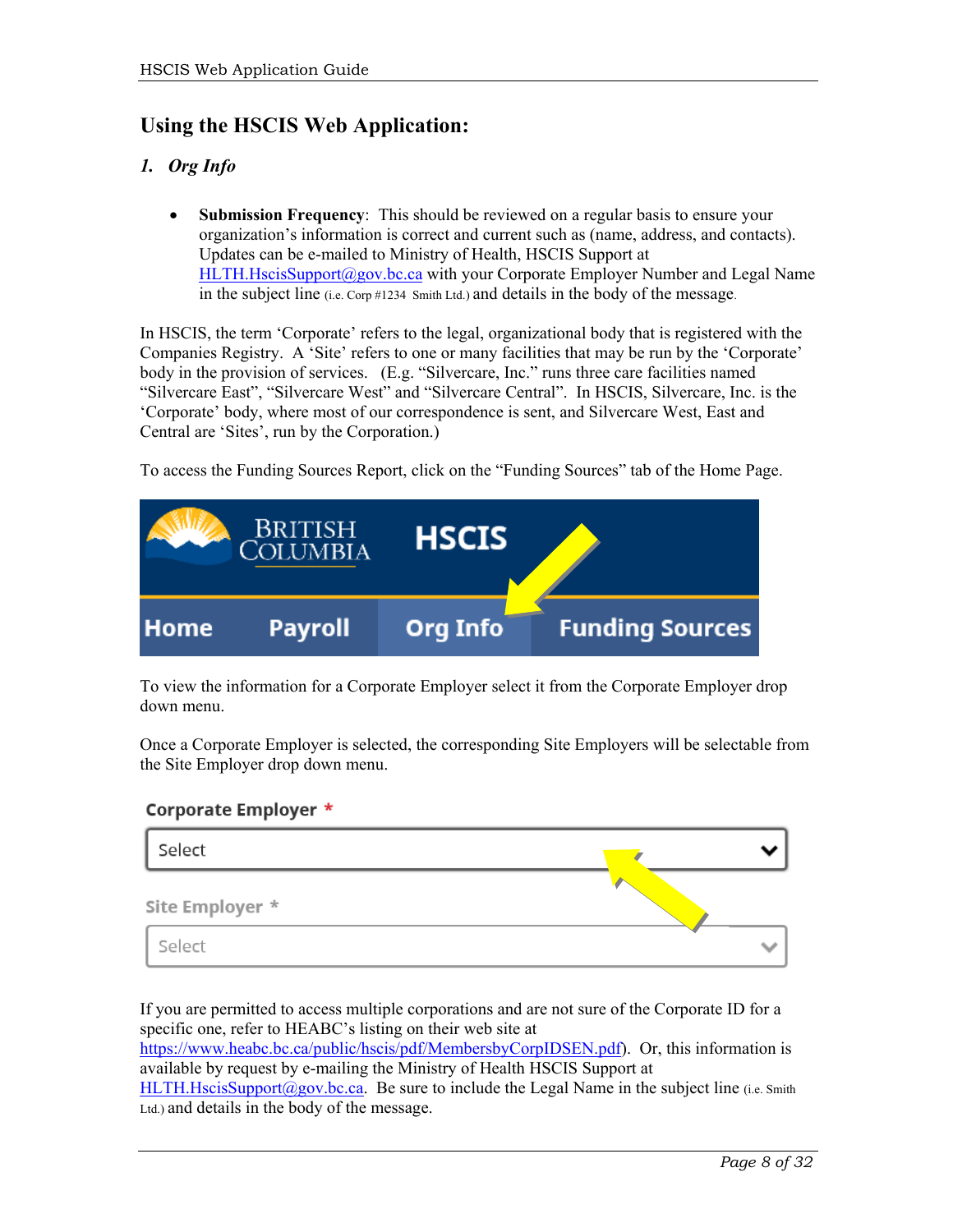Select each combination of Corporate Employer and Site Employer from the drop down menus to ensure all the contact information is correct.

Selecting the **Home** button will return you to the HSCIS Home Page screen.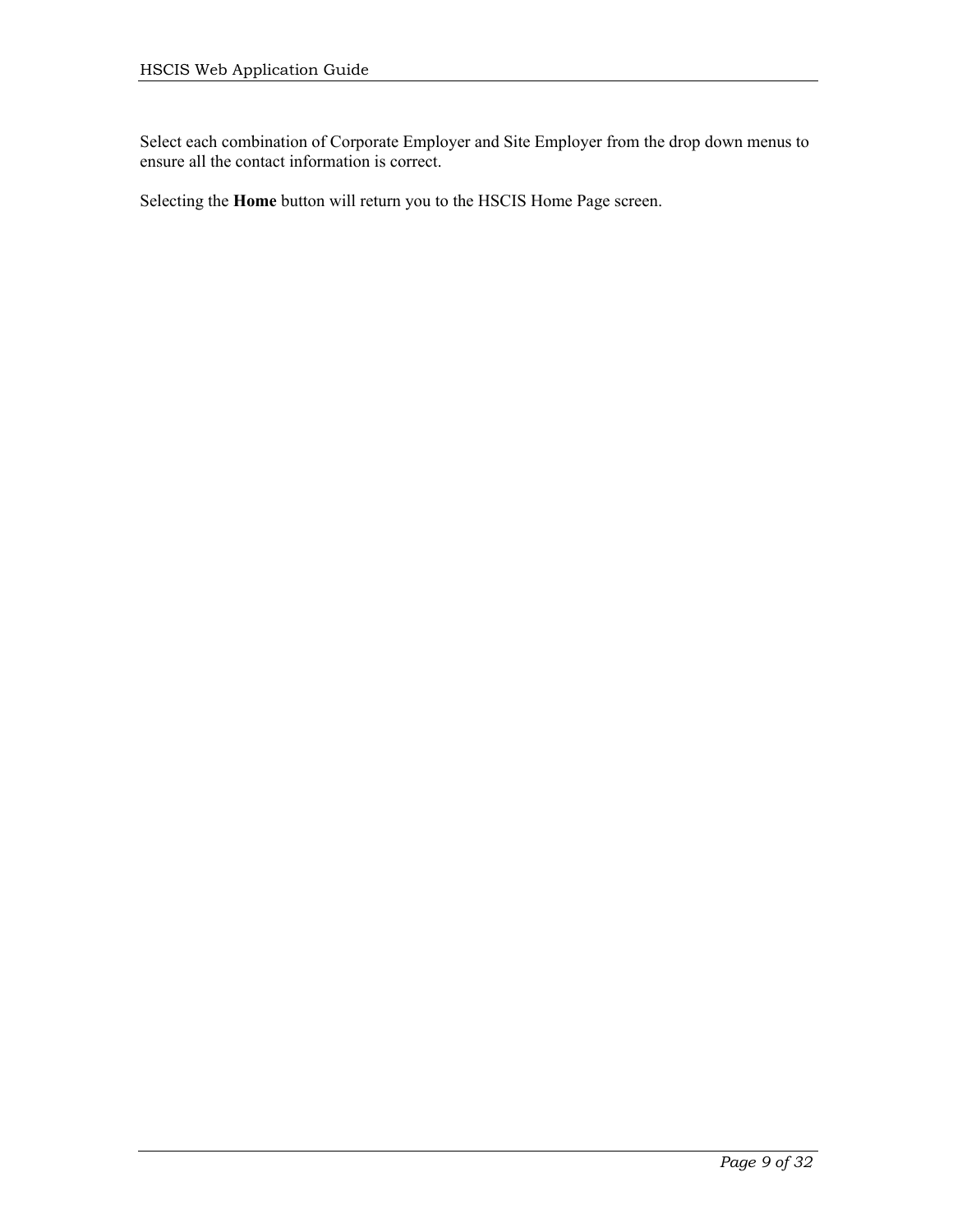#### <span id="page-9-0"></span>*2. Funding Sources Report*

**Submission Frequency:** Annually, by July 31<sup>st</sup>. If there are significant changes in the sources or amount of funding you receive during the year, you may 're-submit' this report at any time.

In this report, you identify all monies you receive from *all sources* for the current fiscal year. Fiscal years for the Ministry run from April 1<sup>st</sup> to March 31<sup>st</sup>, and so are identified as 2006/2007 2007/2008, etc. Each line (after Fiscal Year) represents a single source of funding.

To access the Funding Sources Report, click on the "Funding Sources" tab of the Home Page.



For the **Enter Funding Sources** screen, the fields are filled in as follows:

| Field             | <b>Content</b>                                                                                                                                                                                                                                                                                                           |  |
|-------------------|--------------------------------------------------------------------------------------------------------------------------------------------------------------------------------------------------------------------------------------------------------------------------------------------------------------------------|--|
| Corp Employer #   | From the dropdown list, select the Corporation for which you are providing<br>information. Note: Only entries from the dropdown list may be selected. The<br>options available are based on the registration information provided.                                                                                       |  |
| Site Employer $#$ | Once a Corp Employer # is selected, the Site Employer # dropdown list will be<br>populated with all Sites available within that Corporation. Select the one you<br>are reporting for from the list.                                                                                                                      |  |
|                   | Note: In HSCIS, a Site Employer # that is the same as the Corp Employer #<br>identifies the information related to the Corporation as a whole. Thus, if you<br>wish to report Funding Sources for the entire Corporation (rather than site by<br>site), select the Site Employer # that is equal to the Corp Employer #. |  |
| Fiscal Year       | From the dropdown list, select the Ministry fiscal year for which you are<br>reporting your funding sources (i.e. 2006/2007, 2007/2008, etc.).                                                                                                                                                                           |  |
|                   | After the Fiscal Year has been selected, the rest of the screen will be populated<br>with the information from our database. You may make changes as required.                                                                                                                                                           |  |
|                   | Note: The database stores this as a single 'snapshot' for each fiscal year. So, if<br>there are changes, all entries (including ones unchanged, must be included on<br>this screen.)                                                                                                                                     |  |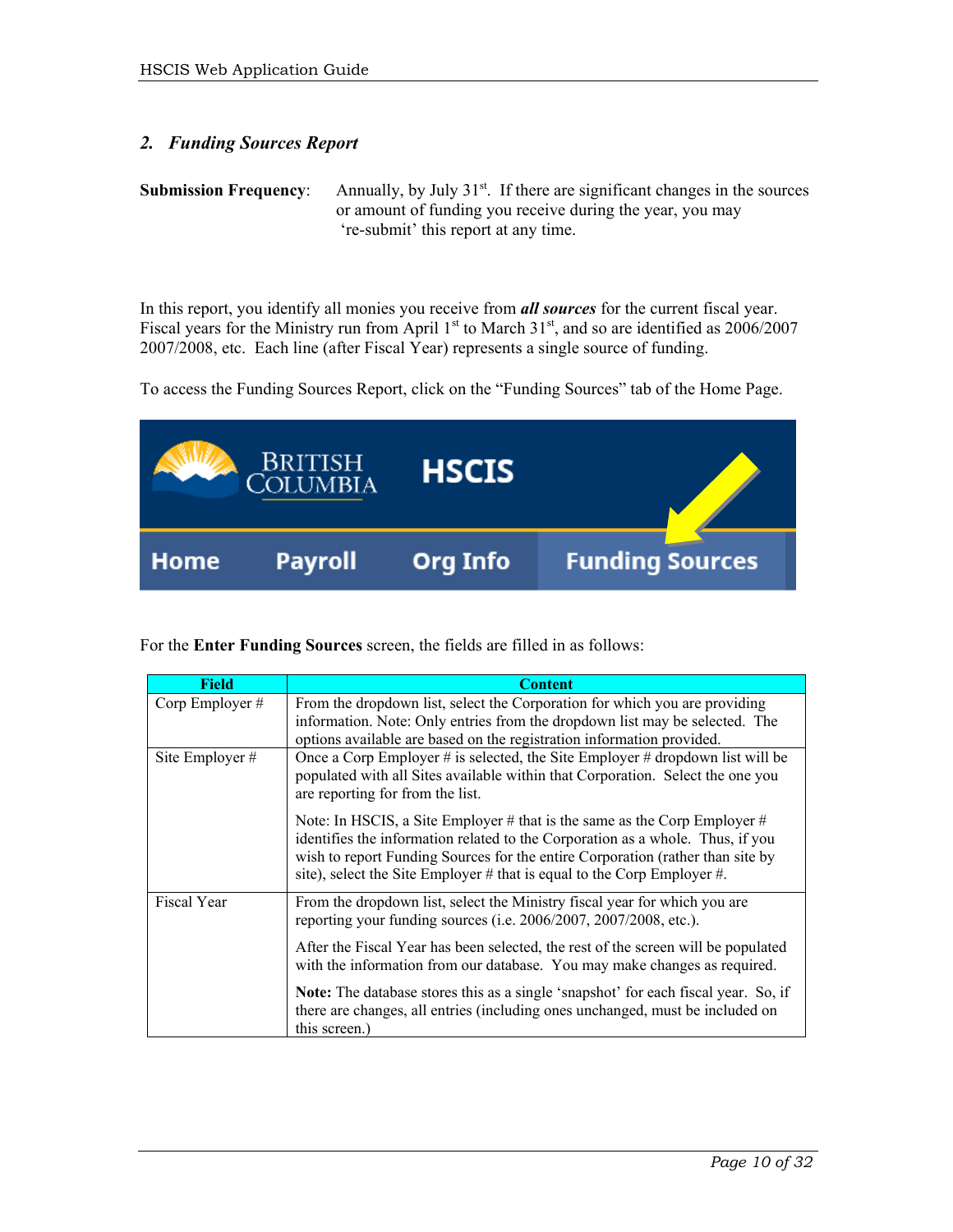**Step 1**: Select the appropriate Corporate Employer Number (Corp Employer #), Site Employer Number, and Fiscal Year from the dropdown menus, and then click the "Create" button.

| <b>Enter Funding Sources</b>                                                                                                                                                                                                                          |                        |  |
|-------------------------------------------------------------------------------------------------------------------------------------------------------------------------------------------------------------------------------------------------------|------------------------|--|
|                                                                                                                                                                                                                                                       |                        |  |
| Corp Employer # *                                                                                                                                                                                                                                     |                        |  |
| 9999                                                                                                                                                                                                                                                  |                        |  |
| Site Employer # *                                                                                                                                                                                                                                     |                        |  |
| 9999                                                                                                                                                                                                                                                  |                        |  |
| Fiscal Year *                                                                                                                                                                                                                                         |                        |  |
| 2020/2021                                                                                                                                                                                                                                             |                        |  |
| PROJECTED AMOUNT                                                                                                                                                                                                                                      | <b>FUNDING SOURCES</b> |  |
| No records found.                                                                                                                                                                                                                                     |                        |  |
| <b>Contract Contract Contract Contract Contract Contract Contract Contract Contract Contract Contract Contract Contract Contract Contract Contract Contract Contract Contract Contract Contract Contract Contract Contract Contr</b><br><b>Create</b> |                        |  |

The **Create Funding Source** screen will appear.

| <b>Create Funding Source</b> |  |
|------------------------------|--|
| <b>Funding Source *</b>      |  |
| Select                       |  |
| Projected Amount *           |  |
| \$0.00                       |  |
| Cancel<br><b>Create</b>      |  |

For the **Create Funding Source** screen, the fields are as follows:

| <b>Field</b>          | <b>Content</b>                                                                     |
|-----------------------|------------------------------------------------------------------------------------|
| <b>Funding Source</b> | Use the list of values in the drop-down to select the type of funding body. If the |
|                       | source is not shown in one of the selections, use 'Miscellaneous funding'.         |
| Projected Amount      | Fill in the amount of money you are expecting during the fiscal year period.       |
|                       | Enter dollar amounts only, no cents. Please do not include dollar signs (\$),      |
|                       | decimal points or commas.                                                          |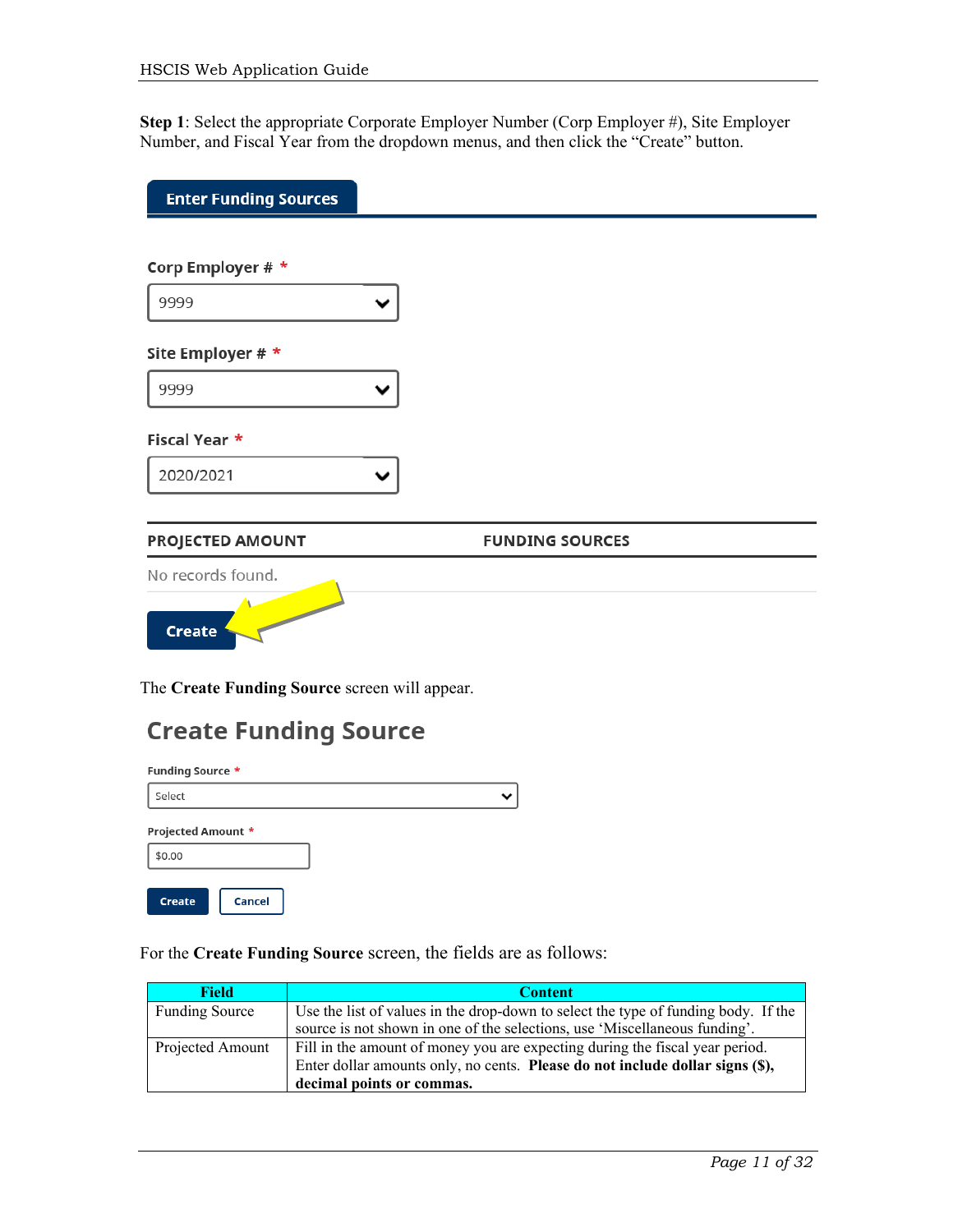**Step 2**: Select each Funding Source for your organization from the drop-down menu and enter the Projected Amount of funding for the fiscal year. Click the "Create" button to save it to the report.

## **Create Funding Source**

#### **Funding Source \***

02 - Health Authority Programs - Continuing Care Residential

#### Projected Amount \*



 $\sqrt{2}$ **Please Note**: The Funding Sources Report is **saved** every time the **Create** button is selected in the Create Funding Source screen.

Repeat **Step 1** and **Step 2** listed above until all the Funding Sources and Projected Amounts for your organization are on the Funding Sources Report for the specific fiscal year.

Once the information on the Funding Sources Report is complete, you can press the **Home** button to return to the Main Menu or close the website and the report will be **saved**.

₹η **Please Note**: The Projected Amounts and Funding Sources can be edited and deleted at any time after they are created. The Funding Sources Report is meant to be updated as new information becomes available.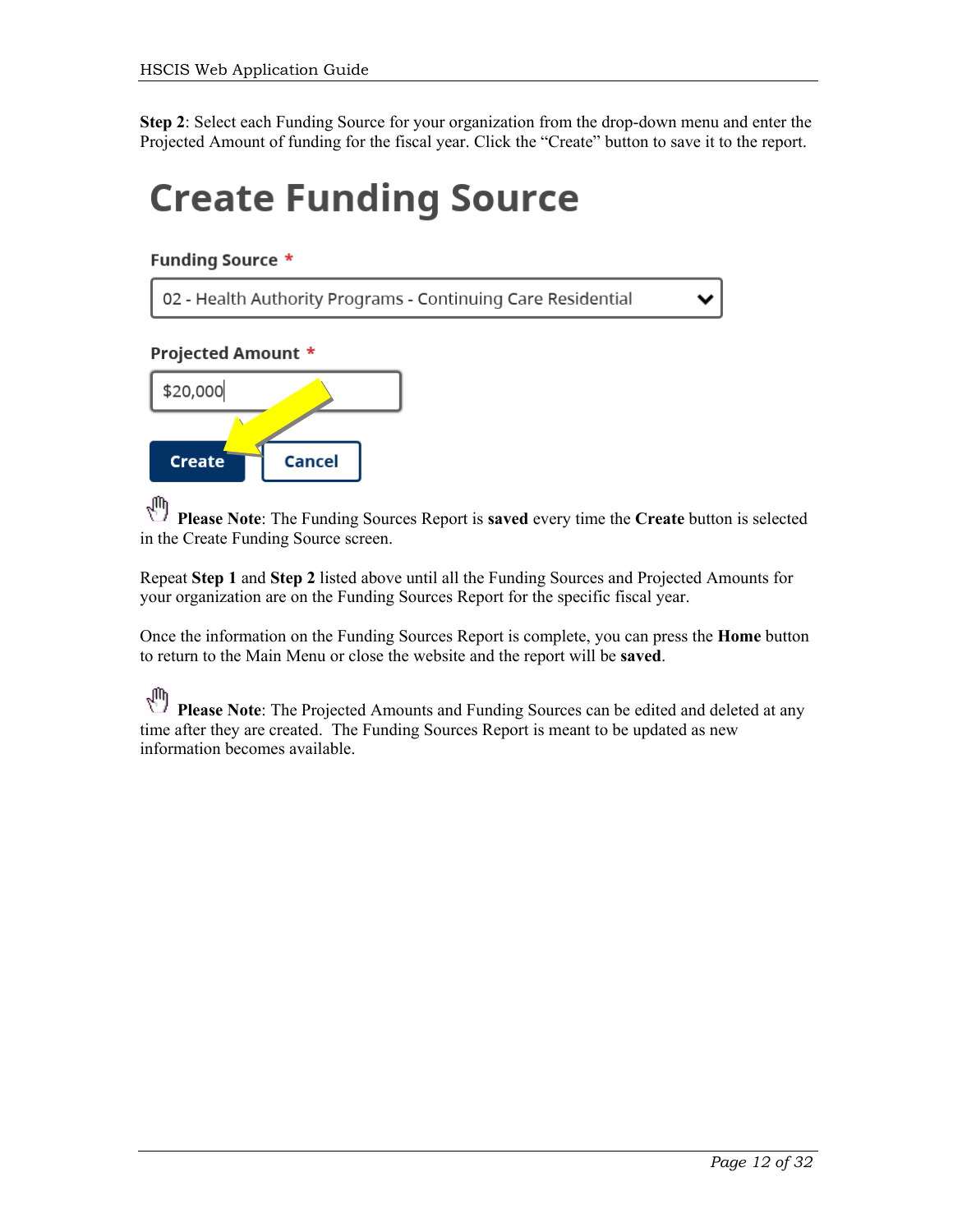**To update or delete a line entry** in the Funding Sources Report, click on the specific line:

| <b>PROJECTED AMOUNT</b> |  | <b>FUNDING SOURCES</b>  |
|-------------------------|--|-------------------------|
| \$12,854.00             |  | Health Authority Progra |
| \$20,000.00             |  | Health Authority Progra |

Next, an Update Funding Source window will appear, allowing you to select a different **Funding Source** and/or change the **Projected Amount**.

Selecting the **Update** button will update the line entry.

Selecting the **Delete** button will delete the line entry.

## **Update Funding Source**

#### **Funding Source \***

02 - Health Authority Programs - Continuing Care Residential

#### Projected Amount \*

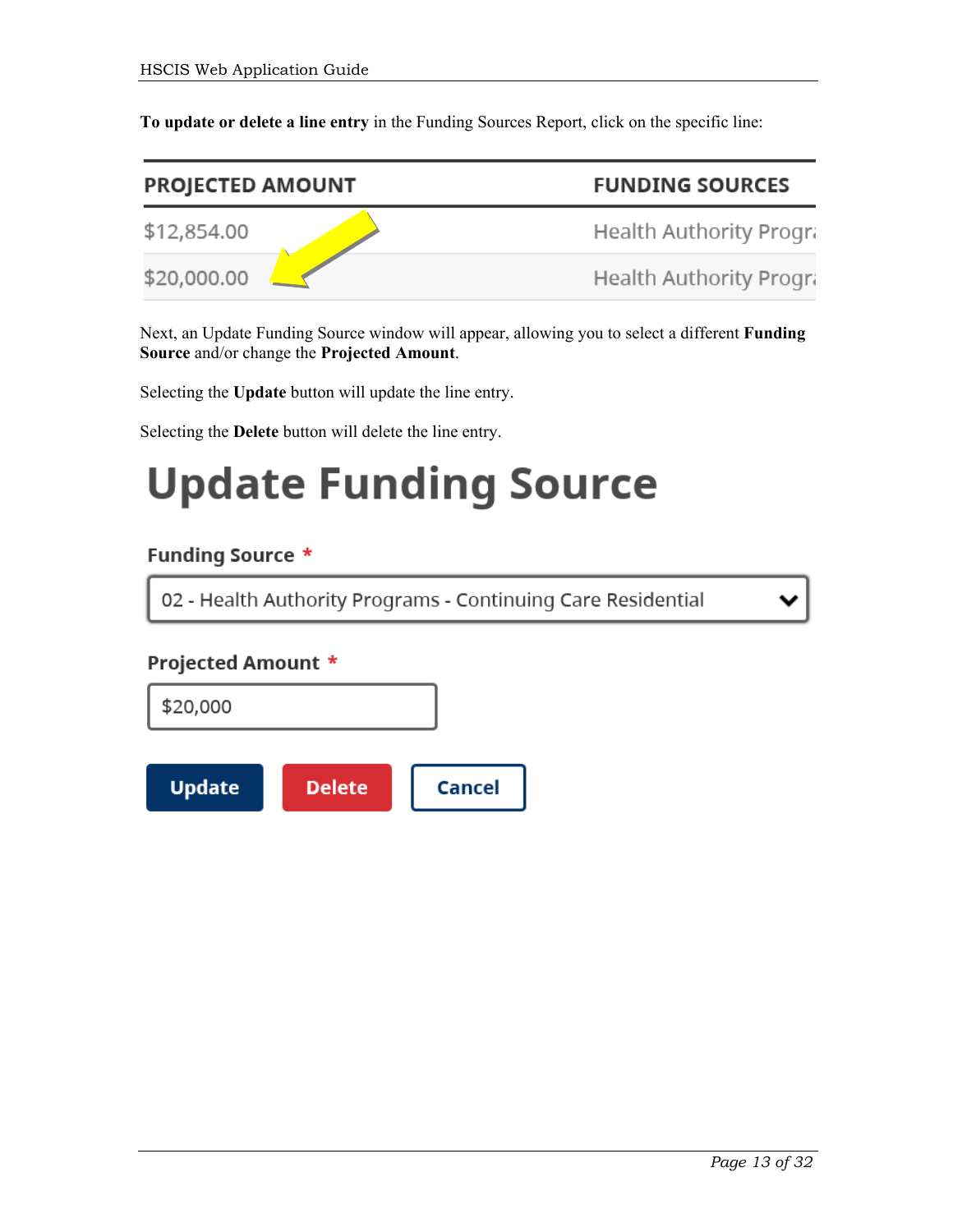#### <span id="page-13-0"></span>*3. Payroll Summary Data Submission*

**Submission Frequency**: Payroll Data Submissions must be made semi-annually within the calendar year, and each submission provides *accumulated totals* from the beginning of the year. For example:

| <b>Payroll Data Submission Date</b> | <b>Content</b>                                                     |
|-------------------------------------|--------------------------------------------------------------------|
| On or before July $31st$            | January $1st$ through June $30th$                                  |
| On or before January $31st$         | January 1 <sup>st</sup> through December $31st$ (of previous year) |

#### <span id="page-13-1"></span>*a) Enter Payroll Summary Screen*

To access the HSCIS Payroll Report click on the **Payroll** tab at the top of the screen.



The Enter Payroll Summary page displays all payroll summaries and the status of each payroll summary:

- A completed and submitted payroll summary (HSCIS Payroll Report) will have a status of "**SUBMITTED**".
- A payroll summary that is not yet completed and submitted will have a status of "**IN PROGRESS**".

| Enter Payroll Summary ' |                 |                       |                     |                        |                  |
|-------------------------|-----------------|-----------------------|---------------------|------------------------|------------------|
| <b>CORP EMPLOYER #</b>  | SITE EMPLOYER # | <b>REPORTING FROM</b> | <b>REPORTING TO</b> | <b>LAST MODIFIED -</b> | <b>STATUS</b>    |
| 9999                    | 9999            | 2020-01-01            | 2020-12-31          | 2021-09-22 14:16       | <b>SUBMITTED</b> |
| 9999                    | 9999            | 2021-01-02            | 2021-06-25          | 2021-09-17 10:46       | IN PROGRESS      |

Click on the line of the specific payroll summary to view the details. **See 4. for further instructions.**

| <b>CORP EMPLOYER #</b> | SITE EMPLOYER # | <b>REPORTING FROM</b> |
|------------------------|-----------------|-----------------------|
| 9999                   | 9999            | 2020-01-01            |
| 9999                   | 9999            | 2021-01-02            |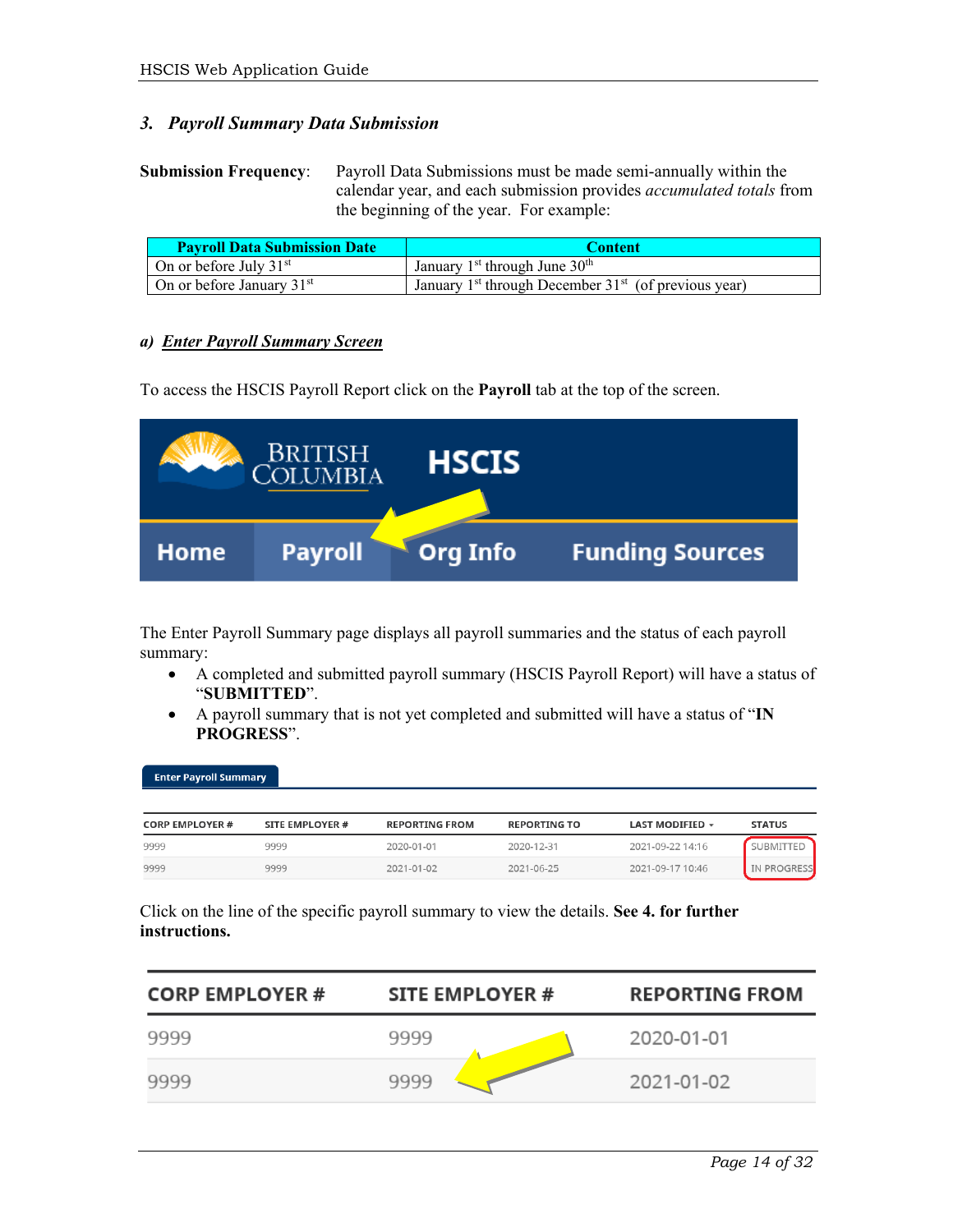#### *b) Create a new Payroll Summary*

To create a new **Payroll Summary** click on the **Create** button.

| <b>CORP EMPLOYER #</b> | <b>SITE EMPLOYER #</b> |
|------------------------|------------------------|
| 9999                   | 9999                   |
| 9999                   | 9999                   |
| 9999                   | 9999                   |

For the **Create Payroll Summary** screen, the fields are filled in as follows:

| <b>Field</b>           | <b>Content</b>                                                                                                                                                                                                                                                                                                                                                                                                                                                                                                                                                                                                                                                            |
|------------------------|---------------------------------------------------------------------------------------------------------------------------------------------------------------------------------------------------------------------------------------------------------------------------------------------------------------------------------------------------------------------------------------------------------------------------------------------------------------------------------------------------------------------------------------------------------------------------------------------------------------------------------------------------------------------------|
| Corporate<br>Employer# | From the dropdown list, select the Corporation for which you are providing<br>information. Once selected, the legal name of the Corporation will appear to<br>the right. Note: Only entries from the dropdown list may be selected. The<br>options available are based on the registration information provided.                                                                                                                                                                                                                                                                                                                                                          |
| Site Employer #        | Once a Corporate ID is selected, the Site ID dropdown list will be populated<br>with all Sites available within that Corporation. Select the one you are reporting<br>for from the list.                                                                                                                                                                                                                                                                                                                                                                                                                                                                                  |
| Reporting From         | This is the start date for the reporting period. Its format is:<br>$YYYY = year$ (i.e. 2021)<br>$MM = 2$ digit number for the month (Jan = 01, Dec = 12)<br>$DD = 2$ digit day of the month.<br>So, January 1, 2021 would be 20210101. The Reporting From date must always<br>be with twenty two (22) days of January 1 <sup>st</sup> . (ie: between December $10^{th}$ and<br>January 23rd) The only exception is when you are a new HSCIS employer, in<br>which case you put the date in which you were requested to report for.                                                                                                                                        |
| Reporting To           | The end date for the period being reported, in the same format as the Reporting<br>From date.<br>This will be the last date within the reporting period, covered by your payroll.<br>It must be within twenty two (22) days before or after the end of the period.<br>(between December $9th$ and January 22 <sup>nd</sup> for December 31 <sup>st</sup> and between June<br>8 <sup>th</sup> and July 22 <sup>nd</sup> for June 30th.)<br>Note: For the final submission, the Reporting To date should agree with<br>the year end cut off for payroll deductions as dictated by the Canada Revenue<br>Agency (CRA). It cannot be greater than December 31 <sup>st</sup> . |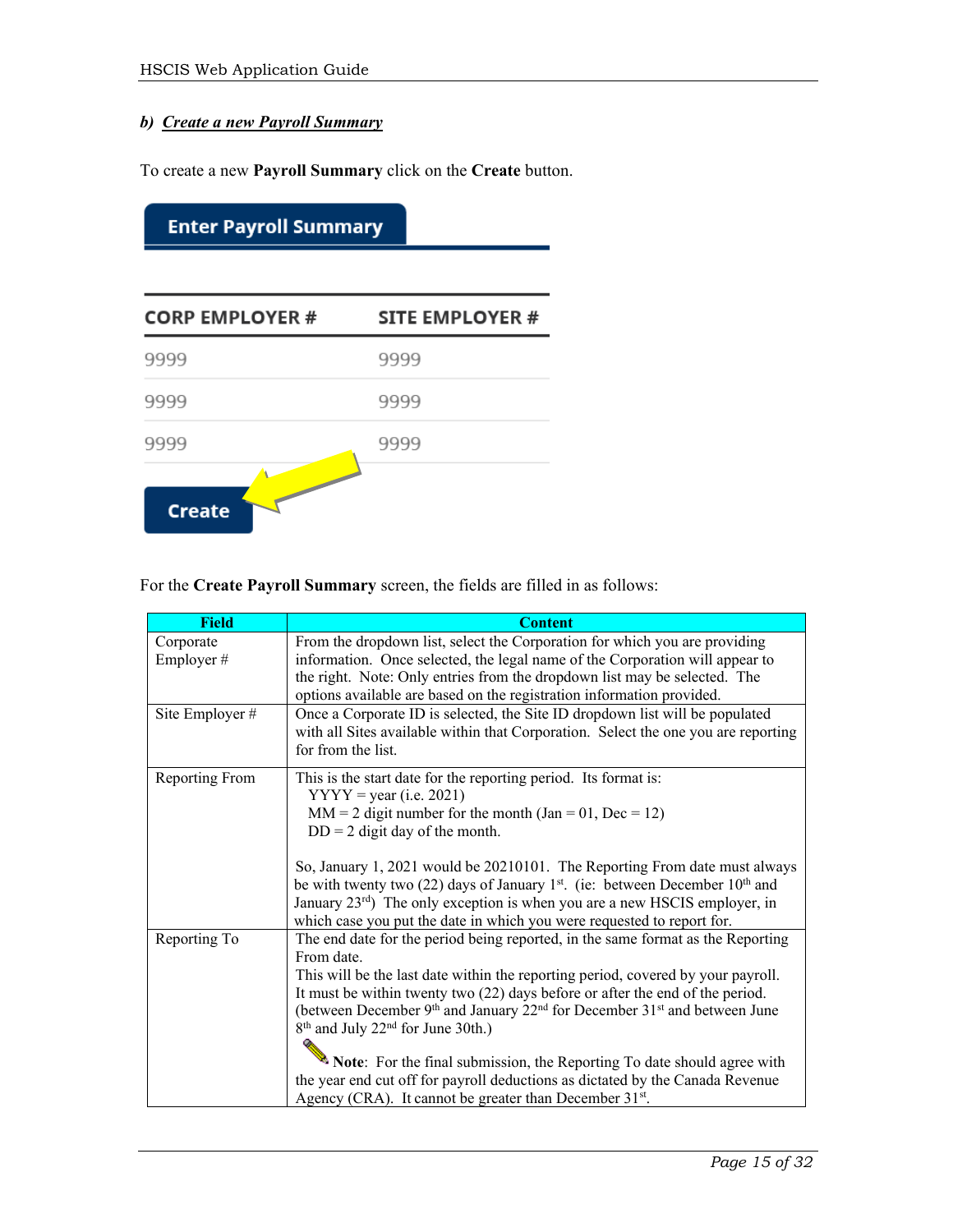**Validate** 

**Cancel** 

| Corp Employer $# *$     | <b>Legal Name</b>          |
|-------------------------|----------------------------|
| 9999                    | <b>Test Record</b>         |
| Site Employer # *       | <b>Operating Name</b>      |
| 9999                    | <b>Test Record</b>         |
| <b>Reporting From *</b> | <b>Organization Status</b> |
| Ħ<br>2020 01 01         | Non-Profit Society         |
| Reporting To *          |                            |
| Ė<br>2020 12 31         |                            |
|                         |                            |

Once you have completed this information, select the **Validate** button.

If the **Reporting From** and **Reporting To** dates correspond to a reporting period that has already been submitted for the **Corp Employer #** and **Site Employer #,**, the system will alert you to this with a warning message.



You can view the summary of the payroll summary that was already entered, print an **Export Summary** for that period, and/or click **Close** to return to the Enter Payroll Summary page.

If the **Reporting From** and **Reporting To** dates correspond to a reporting period that has not been submitted for the **Corp Employer #** and **Site Employer #,** then you will move forward with creating a new payroll summary.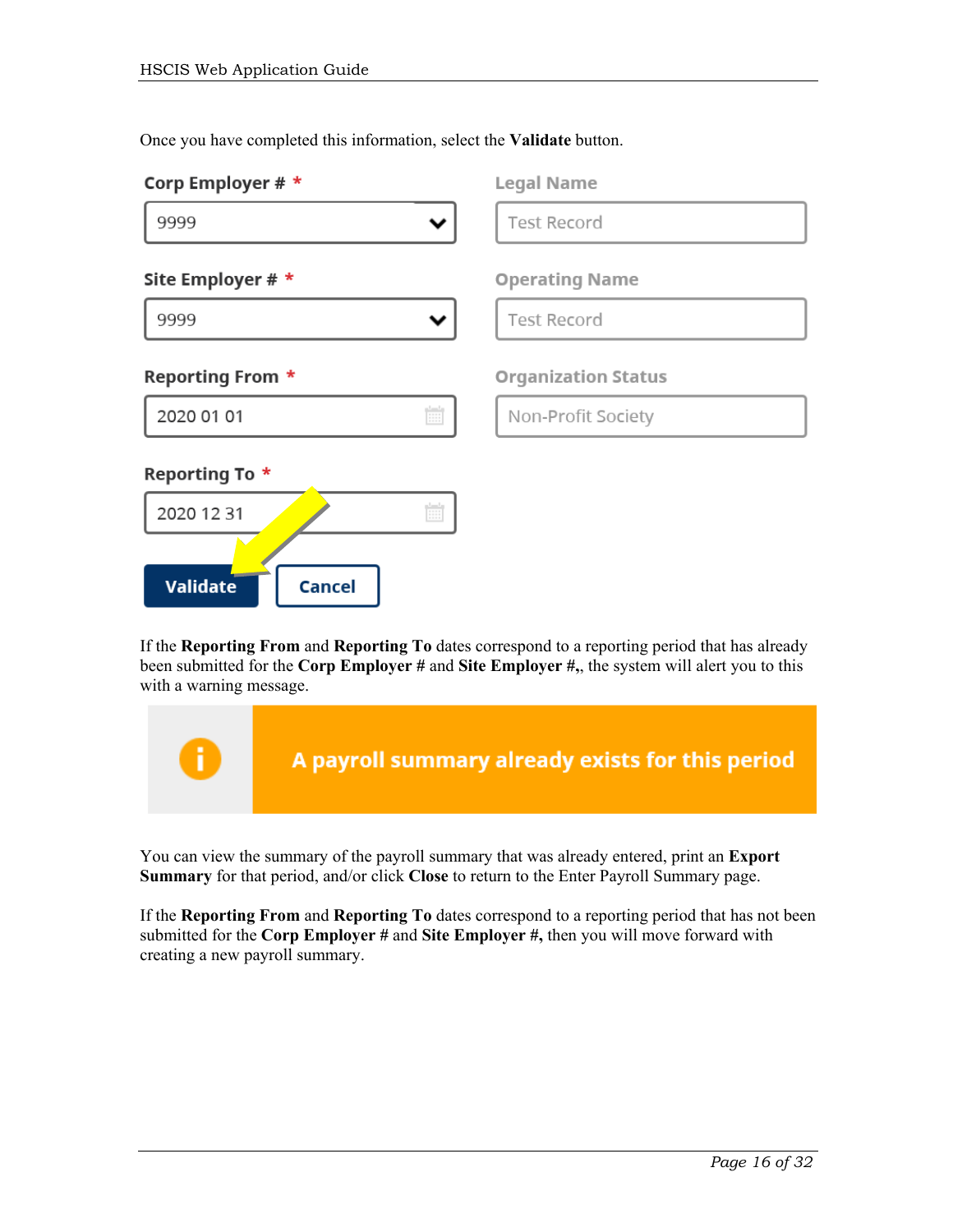|  | Scroll down the page to view the Designated Groups and Employees summary tables. |  |
|--|----------------------------------------------------------------------------------|--|
|--|----------------------------------------------------------------------------------|--|

| <b>Reporting From</b>         |                                                                        | <b>Organization Status</b> |               |                     |
|-------------------------------|------------------------------------------------------------------------|----------------------------|---------------|---------------------|
| 2020 01 01                    | $\begin{tabular}{ c c } \hline $t=1$ & \\\hline \hline \end{tabular}$  | Non-Profit Society         |               |                     |
| Reporting To                  |                                                                        |                            |               |                     |
| 2020 12 31                    | $\begin{tabular}{ c c } \hline $b=1$ & \\ \hline \hline \end{tabular}$ |                            |               |                     |
| <b>Validate</b><br>Cancel     |                                                                        |                            |               |                     |
| <b>DESIGNATED GROUPS</b>      |                                                                        |                            |               |                     |
| <b>DESIGNATED GROUP</b>       |                                                                        |                            |               |                     |
| No records found.             |                                                                        |                            |               |                     |
| Create                        |                                                                        |                            |               |                     |
| EMPLOYEES                     |                                                                        |                            |               |                     |
| Employee Number<br>Q          |                                                                        |                            |               |                     |
| <b>EMPLOYEE NUMBER</b>        | <b>DESIGNATED GROUP</b>                                                |                            |               | <b>CLASSIFICATI</b> |
| No records found.             |                                                                        |                            |               |                     |
| Create                        |                                                                        |                            |               |                     |
| <b>Submit Payroll Summary</b> |                                                                        | <b>Export Summary</b>      | <b>Delete</b> | Close               |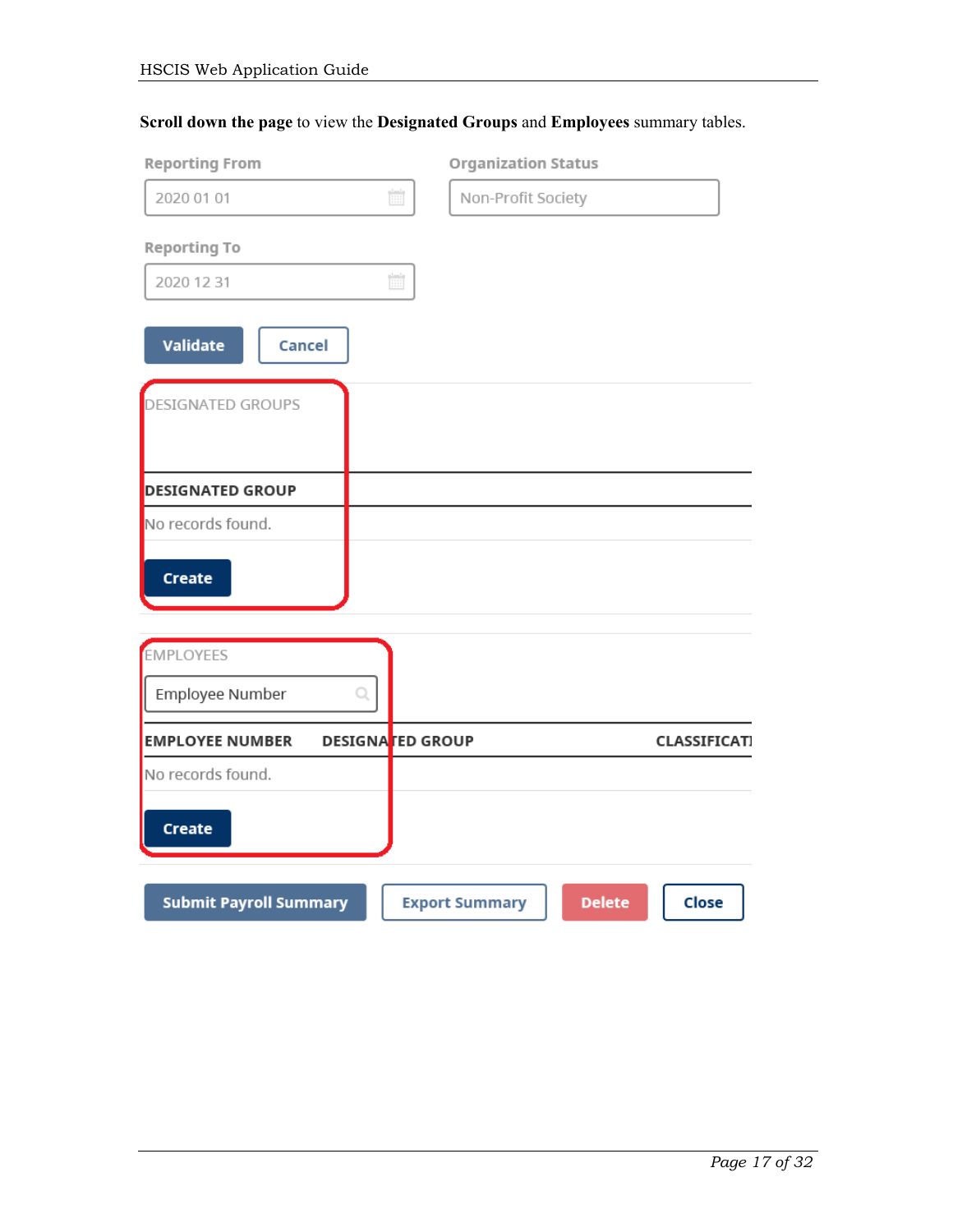#### *c) Employee Payroll Data*

To start entering **Employee** information, click on the **Create** button in the Employees summary table.



| Employee Number        |                         |
|------------------------|-------------------------|
| <b>EMPLOYEE NUMBER</b> | <b>DESIGNATED GROUP</b> |
| No records found.      |                         |
| <b>Create</b>          |                         |

Next, the **Create Employee Data** screen will be displayed. Enter an **Employee Number** and click the **Find** button.

## **Create Employee Data**

| <b>Employee Number *</b> |             |
|--------------------------|-------------|
| 12345                    | <b>Find</b> |

If the **Employee Number** entered has already been entered in a previous HSCIS Payroll Report for the Corp # and Site #, some of the data for the employee record will be automatically populated (such as SIN, Designated Group Code, Date of Birth, etc.).

**Please Note: Due to privacy concerns, the Employee SIN** is not visible after it is entered.

If the **Employee Number** is new for the Corp # and Site #, all the fields will be blank and able to have data entered.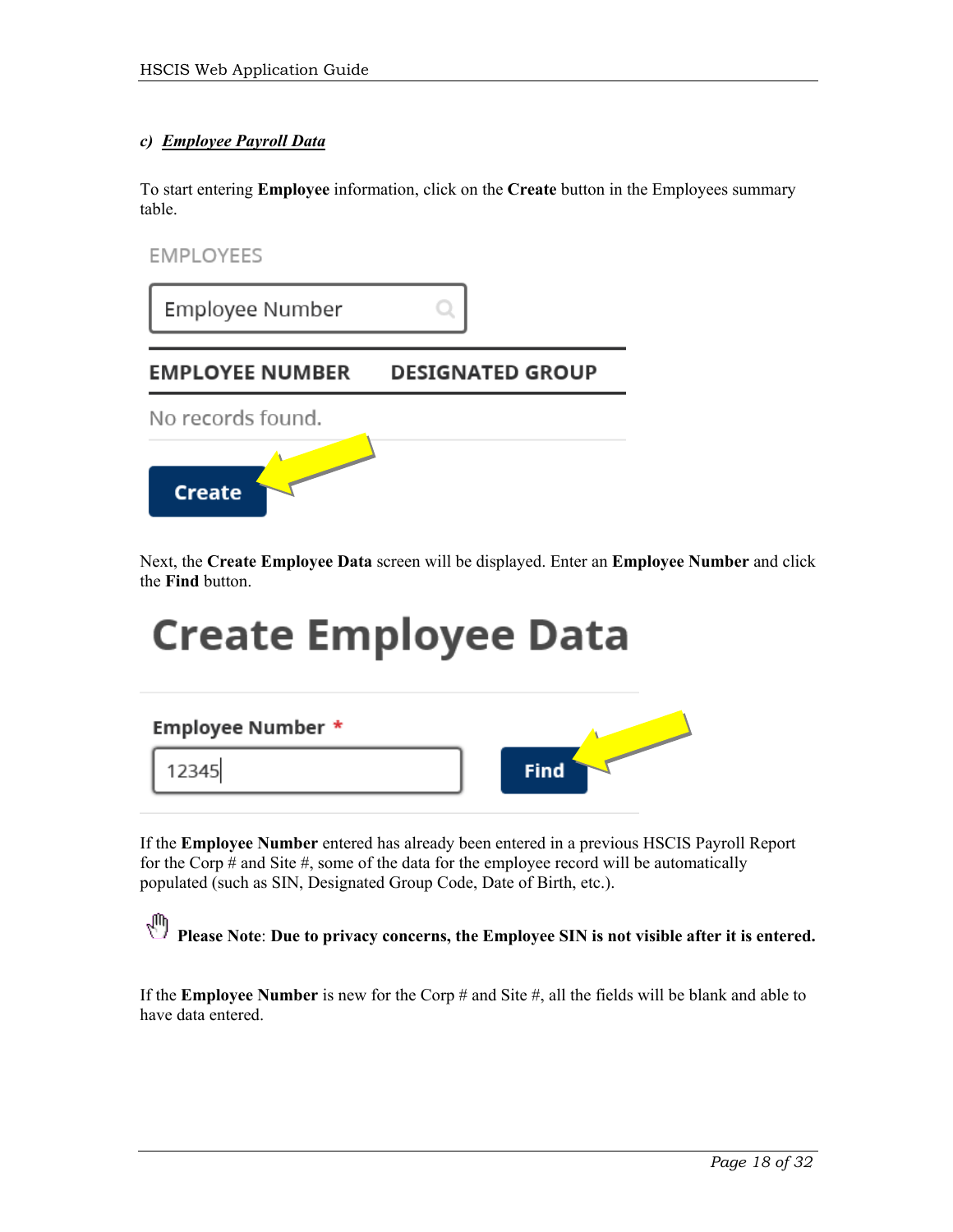A separate copy of the **Employees** record must be completed for each employee who worked during the reporting period. The following table lists the information being requested and a brief description of the content required for each field.

| <b>Field</b>             | <b>Content</b>                                                                                                                                                                                                                                                                                                                                                  |
|--------------------------|-----------------------------------------------------------------------------------------------------------------------------------------------------------------------------------------------------------------------------------------------------------------------------------------------------------------------------------------------------------------|
| Designated Group<br>Code | Designated Group Code - Select the code from the dropdown list that describes<br>the group to which the employee belongs, determined by union affiliation. If an<br>employee is fulfilling multiple roles that would place them in different<br>Designated Groups, a separate Employees screen should be completed for each<br>designated group they belong to. |
| <b>Union Code</b>        | Select the code from the dropdown list for the Union to which the employee<br>belongs. Non-union employees should be reported with a Union Code of N1.                                                                                                                                                                                                          |
| Date of Birth            | This is the employee's birth date, in the format YYYYMMDD where:<br>YYYY is the year (e.g. 1956)<br>MM is the month (01 for January, 11 for November)<br>DD is the day.<br>The date supplied here must be after 19000101 (January 1, 1900) and cannot be<br>equal to or after the current date)                                                                 |
| Employee Number          | A unique identifier for your employee. Do not use employee names                                                                                                                                                                                                                                                                                                |
| Employee SIN             | Fill in the Employee's Social Insurance Number, in the format 999999999.<br>(Please note: this information will be encrypted once data is validated and prior<br>to uploading to the database.)                                                                                                                                                                 |
| Gender                   | Select (M) for male, (F) for female, (X) for Undeclared or (U) if Unknown or<br>Undisclosed                                                                                                                                                                                                                                                                     |
| Job Title                | Fill in the title associated with the employee's job if the classification code is<br>'unlisted'.                                                                                                                                                                                                                                                               |
| Class Code               | Select the job classification code from the dropdown list provided.                                                                                                                                                                                                                                                                                             |
| Increment                | Select the increment level for the position occupied by the employee (it may<br>also be known as a 'step') The allowed values are:<br>0 for single rate, R (Residents);                                                                                                                                                                                         |
|                          | 1 thru 4 for designated group: C (Community);<br>1 thru 6 for designated group:<br>F (Facilities);<br>1 thru 7 for designated group:<br>P (Paramedicals);                                                                                                                                                                                                       |
|                          | 1 thru 9 for designated groups: N (Nurses), B (Bargaining Unit Equivalents),<br>E (Executive/Management) and S (Single<br>Agreements);                                                                                                                                                                                                                          |
|                          | R for all red-circled employees.                                                                                                                                                                                                                                                                                                                                |
| Wage Rate                | This is the hourly wage rate (in dollars and cents) paid to the employee at the<br>end of the reporting period. Note: This number cannot be less than \$6.00 nor<br>greater then \$100.00 unless the Designated Group Code is E (Executive).                                                                                                                    |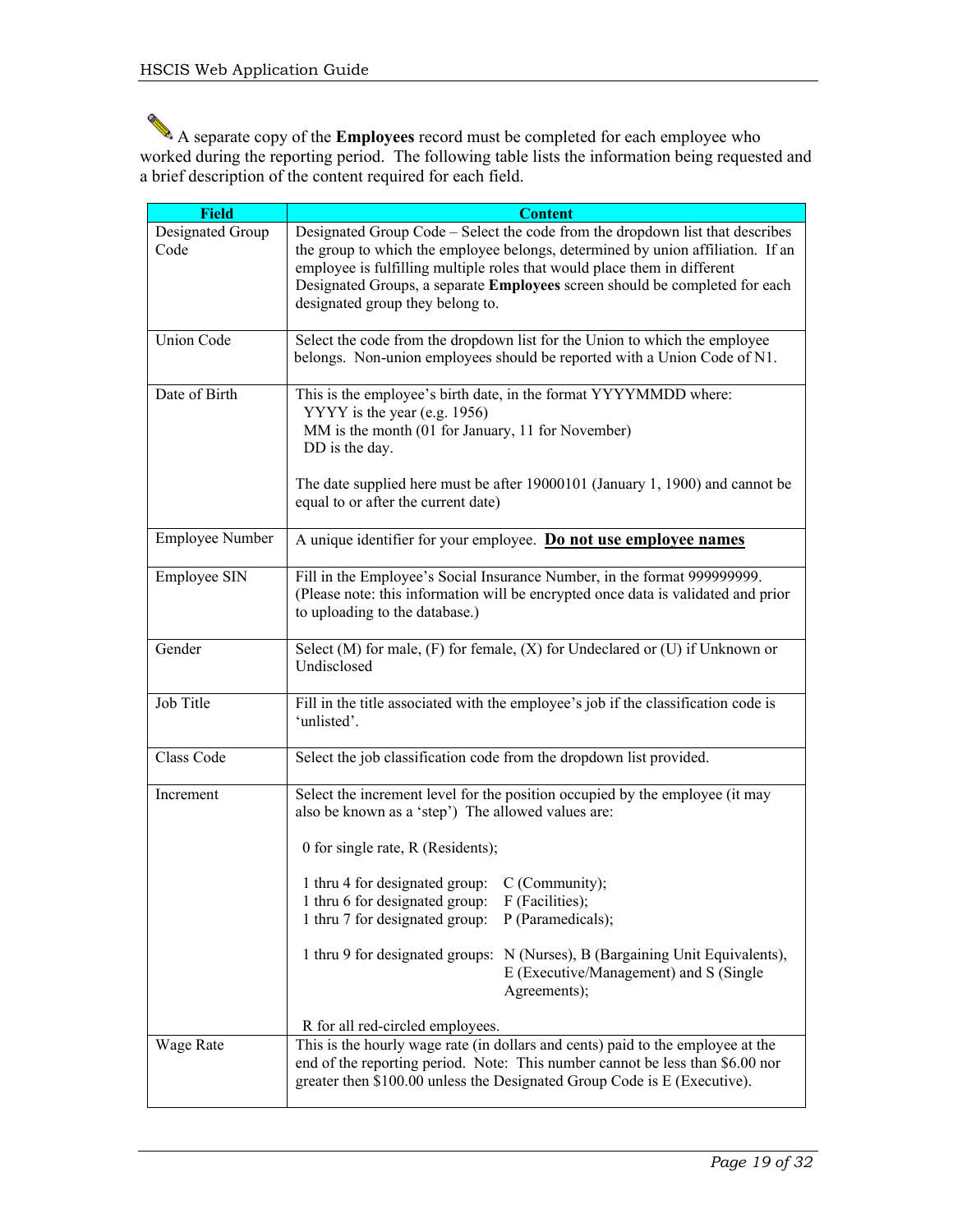| Regular Paid Hours                       | This is the total straight time (in hours) paid to the employee Year-to-Date. It<br>includes all regular hours worked, plus all regular hours for time off (statutory<br>holidays - worked and non-worked, vacation, sick days, and other paid leaves).<br>It does <i>not</i> include hours paid while on overtime.<br>This value must be greater than zero $(0)$ and must be less than 3000.                                 |
|------------------------------------------|-------------------------------------------------------------------------------------------------------------------------------------------------------------------------------------------------------------------------------------------------------------------------------------------------------------------------------------------------------------------------------------------------------------------------------|
| <b>Job Status</b>                        | Select the code from the dropdown list that describes the current status of the<br>employee in this position.                                                                                                                                                                                                                                                                                                                 |
| Vacation Hours<br>(YTD)                  | Enter the number of vacation hours used in the current year by this employee<br>whether from the current entitlement, the previous bank, or any supplemental<br>entitlements. These hours should also be included in Regular Paid Hours. Note<br>that lump sum payouts of vacation should continue to be reported in Designated<br>Group Summary under Retroactive and lump sum payout and not in this field.                 |
| Original Date of<br>Hire                 | This is the date, in YYYYMMDD format, on which the employee was hired<br>into this position on a regular basis.                                                                                                                                                                                                                                                                                                               |
|                                          | Leave this blank if the Job Status is C (Casual). This date must be provided if<br>the Job Status is F (Full Time) or P (Part Time).                                                                                                                                                                                                                                                                                          |
| Seniority Start<br>Date                  | This is the date, in YYYYMMDD format, at which the employee started<br>accumulating 'seniority' within your organization. In most cases, this will be<br>the same as the Original Date of Hire.                                                                                                                                                                                                                               |
| <b>Termination Code</b>                  | Select the code from the dropdown list that best describes the reason for<br>Termination.                                                                                                                                                                                                                                                                                                                                     |
| <b>Termination Date</b>                  | This is the date, in YYYYMMDD format, on which the employee was<br>terminated from the organization.                                                                                                                                                                                                                                                                                                                          |
| <b>Integrated Position</b>               | Indicate whether this is an integrated position. (eg., the employee performs<br>duties that cross two or more classification codes). If the position is an<br>integrated position report "I", if not, leave blank.                                                                                                                                                                                                            |
| Layered-Over<br>Position - Class<br>Code | Where an employee is acting in a Layered over position include the<br>classification of the higher position. (Otherwise leave this field blank). If the<br>position is "Layered -over" also note that the employee should be reported in at<br>their correct classification code, but at the wage rate should be at the higher<br>level.<br>Note: In some cases there is no higher classification applicable to the position. |
|                                          | In these cases, enter the employee's normal classification code in the Layered<br>Over Position field as well, but enter the higher applicable pay rate in the wage<br>rate field.                                                                                                                                                                                                                                            |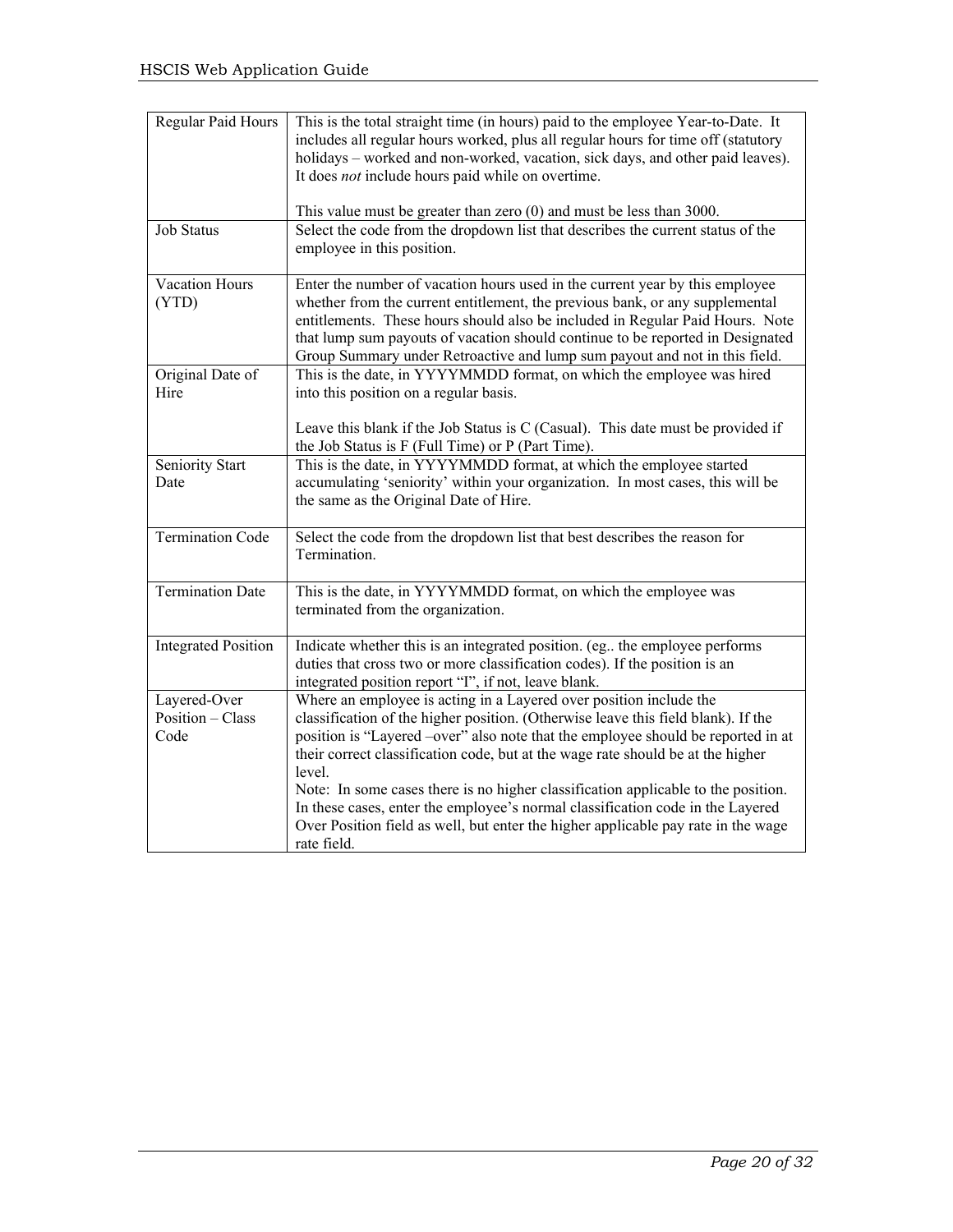Complete all the required fields to reflect the current reporting period.

Next, scroll to the bottom of the window to **save** the employee data record by clicking the **Create**  or **Create & Go To Next** button.



Once you have completed entering all the **Employees** records, review them in the **Employees**  summary table to ensure the data is correct.

If you need to make updates to any employee records (update a data field or delete the record), click on the specific line in the **Employees** summary table.

**EMPLOYEES** 

Create

Employee Number

| <b>EMPLOYEE NUMBER</b> | <b>DESIGNATED GROUP</b>                  | <b>CLASSIFICA</b> |
|------------------------|------------------------------------------|-------------------|
| 222                    | A - Ambulance Paramedics and Dispatchers | 11603 - Em        |
|                        | E - Executive/Excluded                   | $1000 - Top$      |
| 12345                  | A - Ambulance Paramedics and Dispatchers | 11614 - Em        |
|                        |                                          |                   |

The **Update Employee Data** window will appear, allowing you to update the fields. When you are finished, **save** the employee record by clicking the **Update** or **Update & Go to next** button.



You can also delete the specific employee record from this report by clicking the **Delete** button.

Once all the employee records have been entered, the **Designated Groups** summary records need to be completed. **See 3. d) for further instructions.**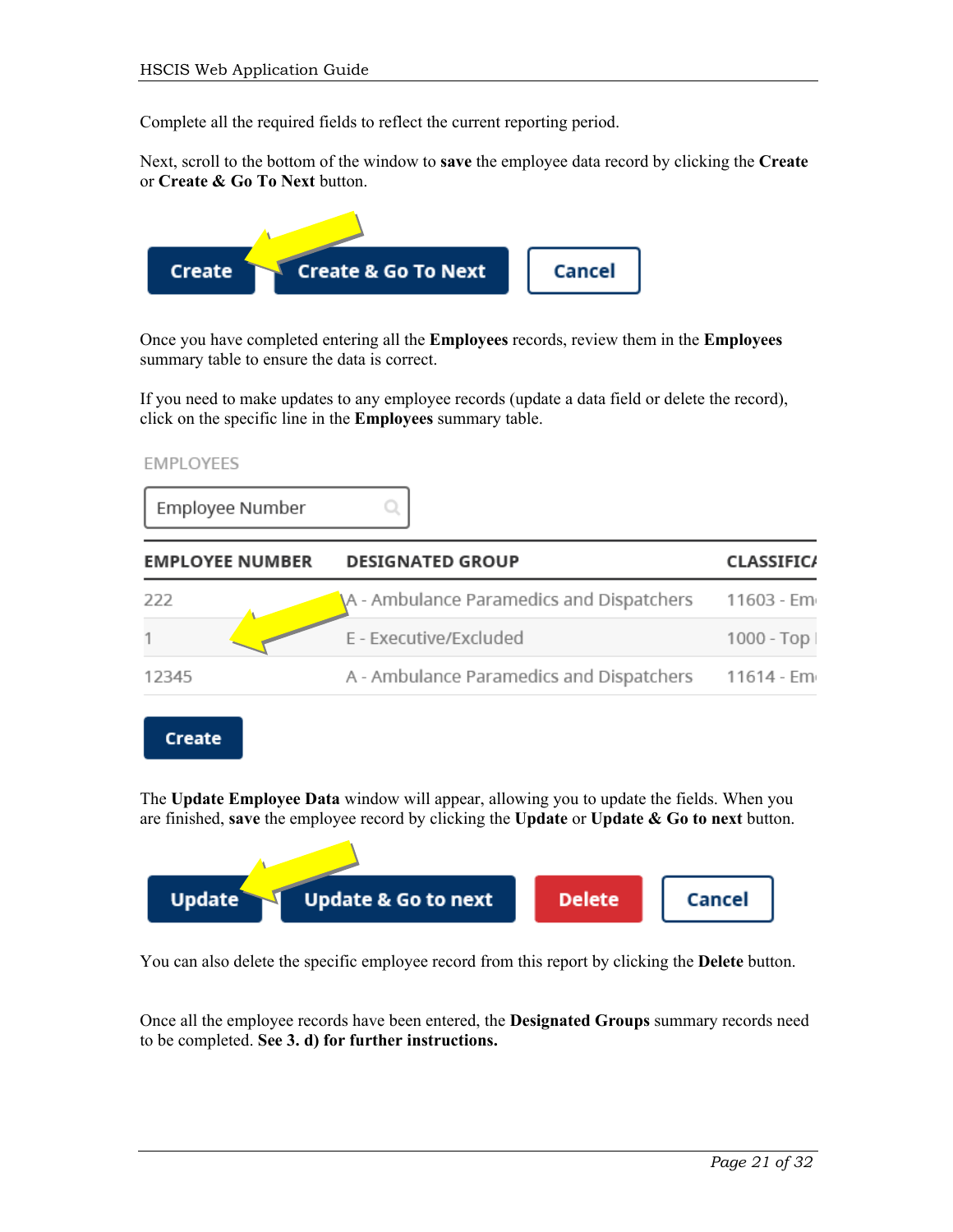#### *d) Designated Groups Summary*

The **Designated Groups Summary** represents the total amounts, paid to **all employees** within the Designated Group.

A separate **Designated Group Summary** is completed for each different Designated Group present in your organization.

For example, if you have 2 employees who belong to code group 'E' (Executives) and 10 employees who belong to code group 'N' (Nurses), then you would fill out two *Designated Group Summaries.* The first would represent the total of the amounts paid to the two 'E' employees; and the second would describe the total amounts paid to all of the ten 'N's.

The functionality to accept the industry averages has now been added to the system. Should you choose to have the Industry Averages applied to your file, the only actual amounts that you are required to enter on the **Designated Group Summary**, are **Sick Leave Banks (hrs), Sick Leave \$ paid, and Sick Leave cash payouts**. These three amounts are required to conduct the annual sick and severance review.

To create a **Designated Group Summary**, click the **Create** button **Designated Groups** summary table.

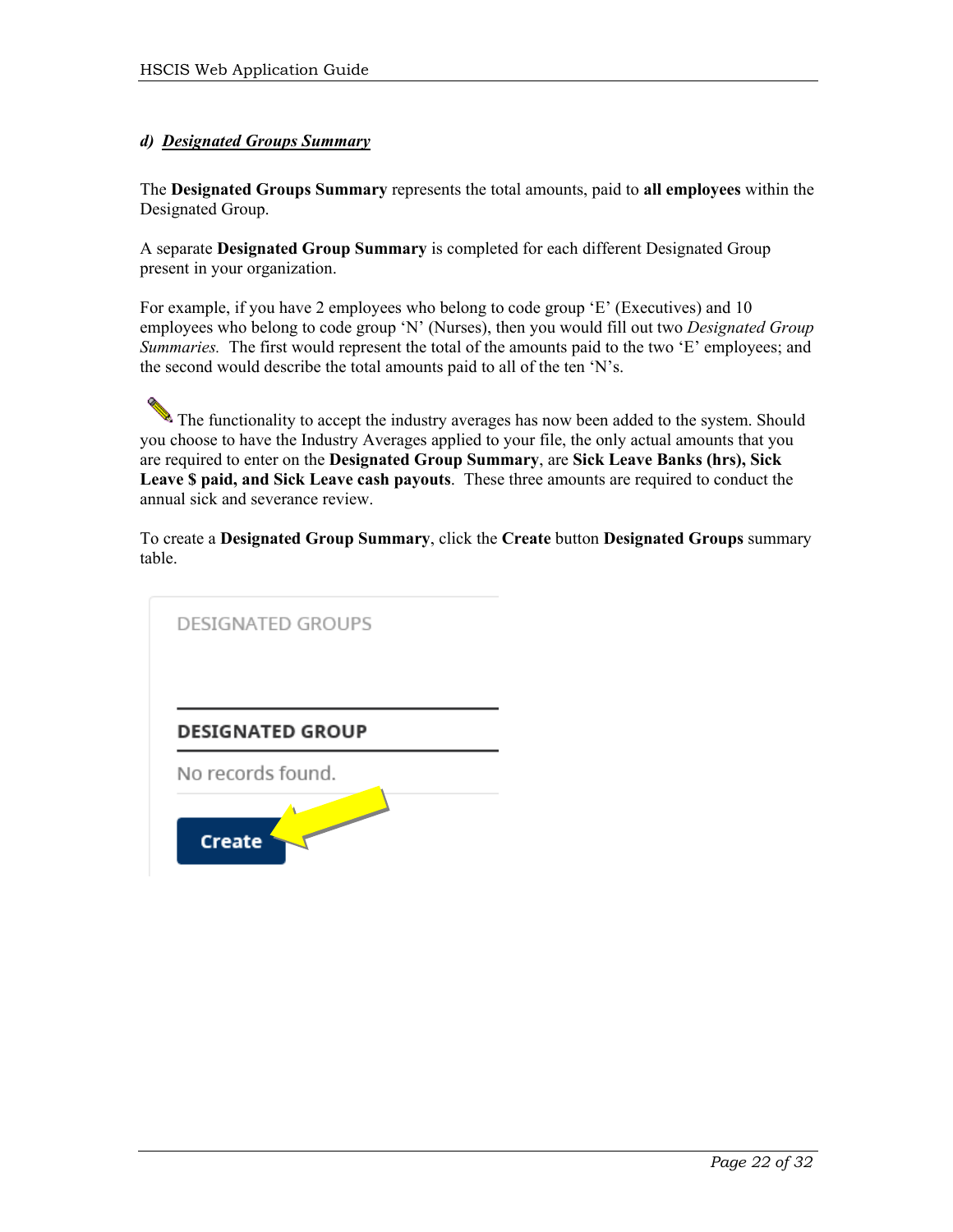The **Create Designated Group Data** window will appear, allowing the appropriate **Designated Group** to be selected by clicking the drop-down menu.

### **Create Designated Group Data**

| Designated Group *   | Paid Statutory Holidays * | Pay for Relief in Higher Position * |
|----------------------|---------------------------|-------------------------------------|
| Select<br>v          | \$0.00                    | \$0.00                              |
| OVERTIME<br>$\geq$   |                           |                                     |
| $\sum$ LEAVE         |                           |                                     |
| > ALLOWANCE          |                           |                                     |
| $\triangleright$ PAY |                           |                                     |
| Cancel<br>Create     |                           |                                     |

Once a specific **Designated Group** has been selected, complete the fields with the appropriate amounts.

♦ *Note:* **You may leave the default of \$0.00 if the field is not applicable.** 

To complete the **Overtime**, **Leave**, **Allowance** and **Pay** fields, click on the specific line to expand the category to view and complete the fields.

### **Create Designated Group Data**

| Designated Group *                     | Paid Statutory Holidays * | Pay for Relief in Higher Position * |
|----------------------------------------|---------------------------|-------------------------------------|
| E - Executive/Excluded<br>$\checkmark$ | \$0.00                    | \$0.00                              |
| OVERTIME<br>⋋                          |                           |                                     |
| LEAVE<br>$\rightarrow$                 |                           |                                     |
| ALLOWANCE<br>⋋                         |                           |                                     |
| $\rightarrow$<br>PAY                   |                           |                                     |
| Cancel<br>Create                       |                           |                                     |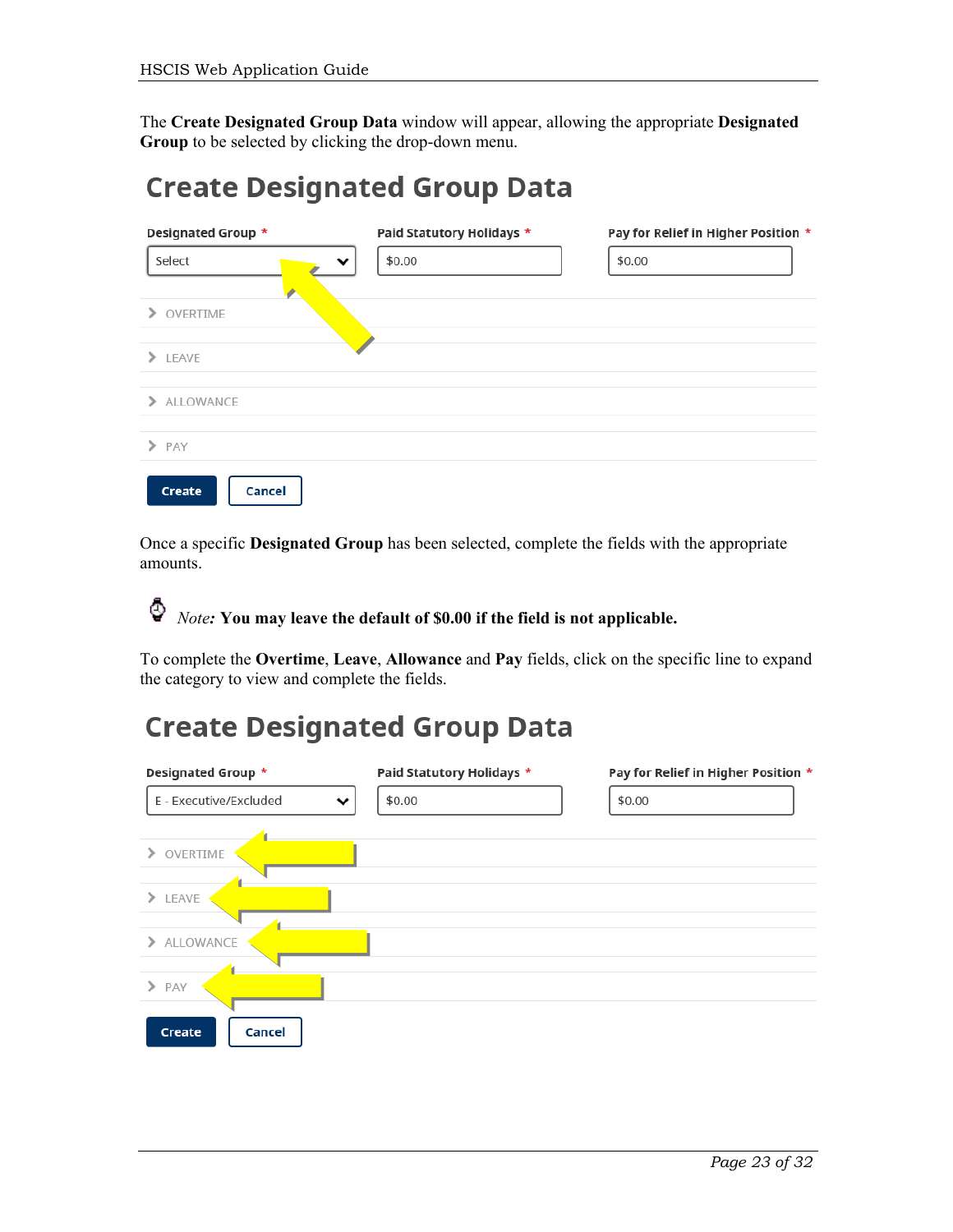| <b>Field</b>           | <b>Content</b>                                                                                                                         |
|------------------------|----------------------------------------------------------------------------------------------------------------------------------------|
| Designated Group       | From the drop down list, select the code that describes the group to which                                                             |
|                        | the employees belong, determined by union affiliation.                                                                                 |
| Paid Statutory         | Total YTD dollar amount of Statutory Holiday Pay for all Regular                                                                       |
| Holidays               | employees in the designated group who did not work on the statutory                                                                    |
|                        | holiday. This does not apply to Community Part-time and Regular Home                                                                   |
|                        | Support Workers.                                                                                                                       |
| Pay for Relief in      | Total YTD dollar amount of premiums paid for relief in a higher rated                                                                  |
| <b>Higher Position</b> | position for all employees in the designated group.                                                                                    |
| Premium Pay for        | Total YTD dollar amount of premium pay for hours worked on statutory                                                                   |
| Stats.                 | holidays, for all the employees in the designated group (including the total                                                           |
|                        | wages paid to all Facilities, Nurse, Paramedical or Resident employees for                                                             |
|                        | working on any of the 8 regular statutory holidays, but excluding amounts                                                              |
|                        | earned on overtime.                                                                                                                    |
|                        |                                                                                                                                        |
|                        | This field is broken down further into three categories – premiums paid at                                                             |
|                        | 1.5 times the current salary, 2 times the current salary and 2.5 times the                                                             |
|                        | current salary. Fill in the appropriate amounts under each of the columns.                                                             |
| Regular Work OT        | Regular Work Day Overtime - Total YTD dollar amount paid for overtime                                                                  |
|                        | worked, for all employees in the designated group, including the total wage                                                            |
|                        | costs of amounts earned while on overtime – not just the premium portion.                                                              |
|                        |                                                                                                                                        |
|                        | This field is broken down further into two categories – amounts paid at 1.5                                                            |
|                        | times the current salary, and 2 times the current salary. Fill in the                                                                  |
|                        | appropriate amounts under each of the columns.                                                                                         |
| Regular Day Off OT     | Total YTD dollar amount paid for regular day off overtime worked for all                                                               |
|                        | employees in the designated group. Include the total wage costs of amounts<br>earned while on overtime – not just the premium portion. |
|                        |                                                                                                                                        |
|                        | This field is broken down further into two categories – amounts paid at 1.5                                                            |
|                        | times the current salary, and 2 times the current salary. Fill in the                                                                  |
|                        | appropriate amounts under each of the columns.                                                                                         |
| OT for Insufficient    | Total YTD dollar amount for overtime, due to insufficient notice, for all                                                              |
| Notice                 | employees in the designated group. Include the total wage costs of amounts                                                             |
|                        | earned while on overtime – not just the premium portion.                                                                               |
|                        |                                                                                                                                        |
|                        | This field is broken down further into two categories – amount paid at $1.5$                                                           |
|                        | times the current salary, and 2 times the current salary. Fill in the                                                                  |
|                        | appropriate amounts under each of the columns.                                                                                         |
| Call Back              | Total YTD dollar amount paid for call back overtime hours worked for all                                                               |
|                        | employees in the designated group. Include the total wage costs of amounts                                                             |
|                        | earned while on overtime – not just the premium portion.                                                                               |
|                        |                                                                                                                                        |
|                        | This field is broken down further into two categories – amount paid at $1.5$                                                           |
|                        | times the current salary, and 2 times the current salary. Fill in the                                                                  |
|                        | appropriate amounts under each of the columns                                                                                          |

#### The fields in the **Create Designated Group Data** screen are completed as follows: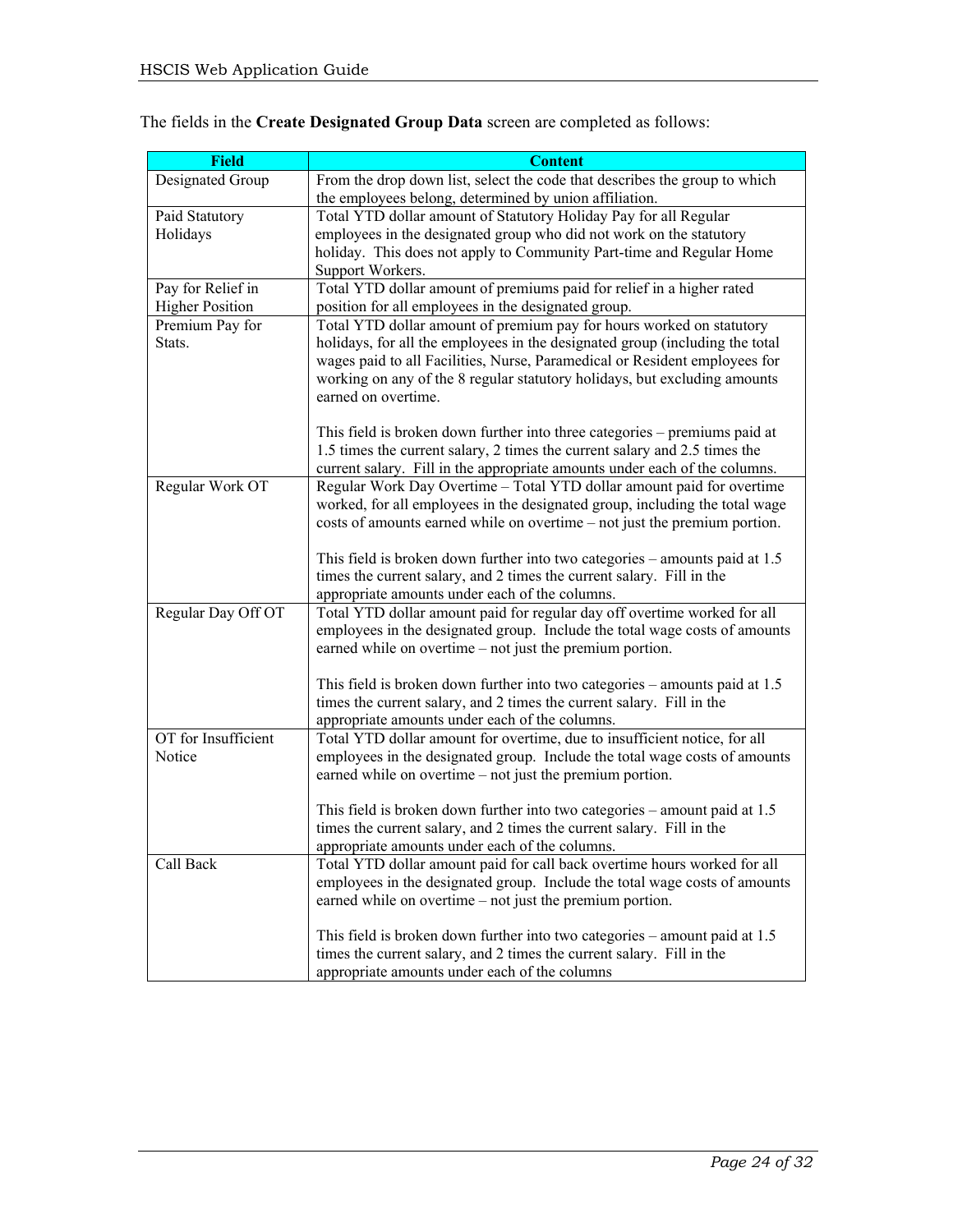| Other Overtime             | Total YTD dollar amount of other overtime paid for all employees in the       |
|----------------------------|-------------------------------------------------------------------------------|
|                            | designated group, which has not been captured in any other overtime field     |
|                            | (including CTO payout). Also include the full wage costs of overtime          |
|                            | worked on a statutory holiday.                                                |
|                            |                                                                               |
|                            | This field is broken down further into two categories – amount paid at $1.5$  |
|                            | times the current salary, and 2 times the current salary. Fill in the         |
|                            | appropriate amounts under each of the columns                                 |
| Total Overtime             | Total YTD dollar amount of all overtime paid for all employees within the     |
|                            | designated group. This field should only be filled out if a breakdown of      |
|                            | overtime is not possible in the above OT fields. DO NOT COMPLETE              |
|                            | THIS FIELD IF YOU HAVE VALUES ALREADY IN THE OT                               |
|                            | <b>FIELDS ABOVE.</b>                                                          |
|                            |                                                                               |
|                            | This field is broken down further into two categories – amount paid at $1.5$  |
|                            | times the current salary, and 2 times the current salary. Fill in the         |
|                            | appropriate amounts under each of the columns                                 |
| <b>Sick Leave Bank</b>     | Total number of sick leave hours accumulated for all employees in the         |
|                            | designated group for all years - not just the amount in the current year.     |
| <b>Sick Leave Paid</b>     | Total YTD dollar amount paid for sick leave used by all employees in the      |
|                            | designated group.                                                             |
| Sick Leave Cash            | Total YTD dollar amount of sick leave cash that was paid out for all          |
| Payout                     | employees in the designated group.                                            |
| Special Leave              | Total YTD dollar amount of special leave that was paid out for all            |
|                            | employees in the designated group.                                            |
| Compassionate Leave        | Total YTD dollar amount of compassionate leave that was paid out for all      |
|                            | employees in the designated group.                                            |
| Jury Duty                  | Total YTD dollar amount paid to all employees in the designated group for     |
|                            | Jury Duty                                                                     |
| <b>Employer Paid Union</b> | Total YTD dollar amount paid for all employees in the designated group        |
| <b>Business</b>            | while away on union business.                                                 |
| <b>Education Leave</b>     | Total YTD dollar amount of education leave that was paid out for all          |
|                            | employees in the designated group.                                            |
| Time Off in Lieu           | Total YTD dollar amount of paid time off in lieu of receiving overtime pay,   |
| (CTO)                      | for all employees in the designated group.                                    |
| All other Paid Leaves      | Total YTD dollar amount of other paid leave (not already captured in the      |
|                            | fields above) for all employees in the designated group.                      |
| Paid While on WCB          | Total YTD dollar amount paid (top up portion only) for all employees in the   |
|                            | designated group who were away from work on WCB leave and qualified           |
|                            | for WCB coverage.                                                             |
| On Call Meal               | Total YTD dollar amount paid for on-call meal hours worked by all             |
|                            | employees within the designated group.                                        |
| Shift Prem. (Evening)      | Total YTD dollar amount of Evening Shift premiums paid to all employees       |
|                            | within the designated group.                                                  |
| Shift Prem (Night)         | Total YTD dollar amount of Night Shift premiums paid to all employees         |
|                            | within the designated group.                                                  |
| Shift Prem (Weekend)       | Total YTD dollar amount of Weekend Shift premiums paid to all employees       |
|                            | within the designated group.                                                  |
| On-call Differentials      | Total dollar amount of on-call differential paid to this employee YTD, as the |
| (Primary Rate)             | primary rate. If there is a second rate (egNurses and Paramedicals            |
|                            | after 72 hours, enter this in On Call Differentials Second Earning Rate)      |
| Qualification              | Total dollar amount of qualification differential paid to this employee YTD.  |
| Differential               | Qualification differential is a premium paid to an employee who holds         |
|                            | specialized training (such as Master Degree in nursing or Trades              |
|                            | Qualification).                                                               |
|                            |                                                                               |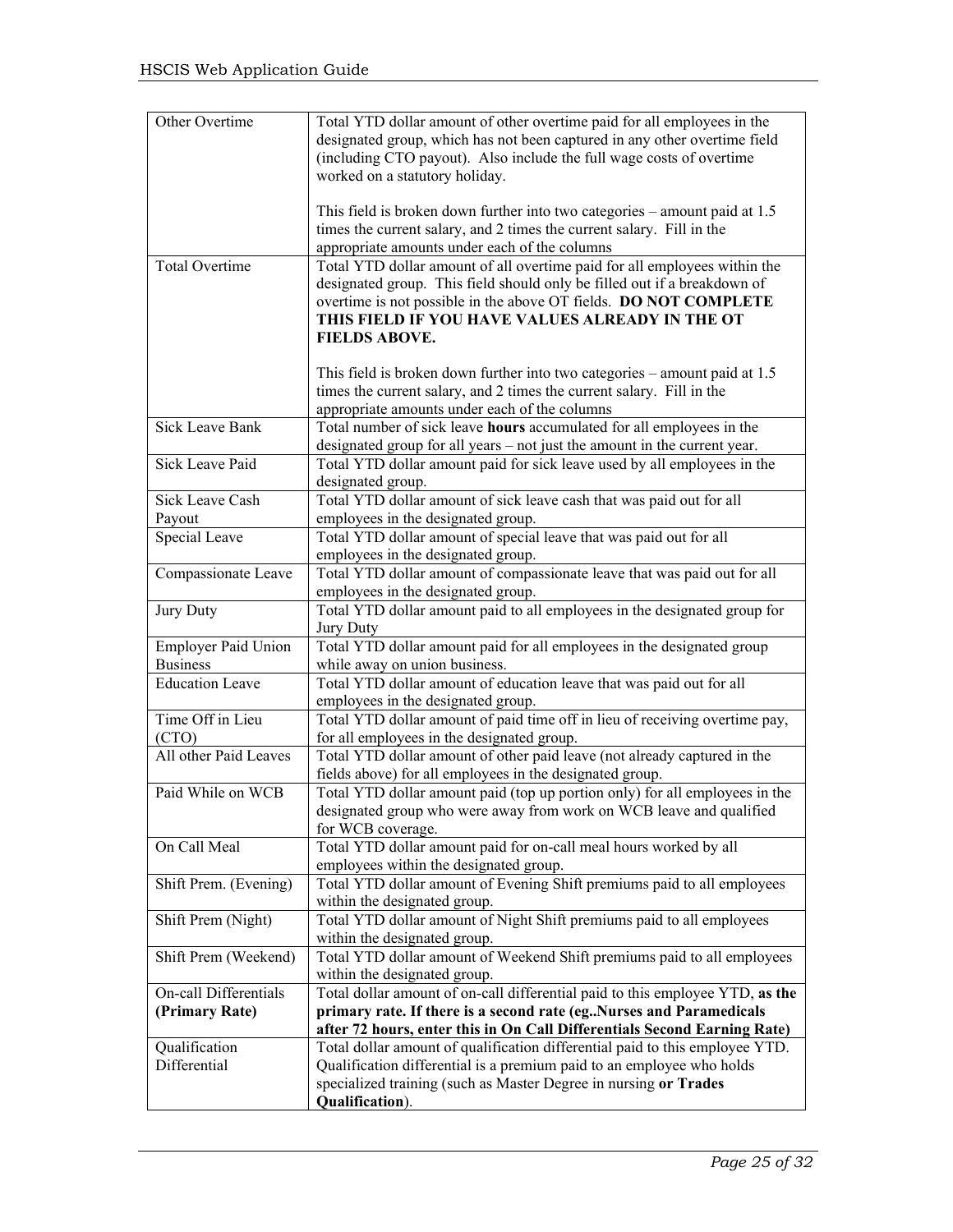| Resp. Pay/Spec.         | Responsibility Pay / Special Allowance - Total YTD dollar amount paid to                                                       |
|-------------------------|--------------------------------------------------------------------------------------------------------------------------------|
| Allowance               | all employees within the designated group who received a premium for extra                                                     |
|                         | responsibilities or special allowances.                                                                                        |
| <b>Travel Allowance</b> | Total YTD dollar amount of travel allowance paid to all employees within                                                       |
|                         | the designated group. Travel allowance is paid to an employee who is                                                           |
|                         | required to use their own vehicle for their work. This will include the                                                        |
|                         | \$50 monthly payment made to Community                                                                                         |
|                         | <b>Nurse positions.</b>                                                                                                        |
| Uniform Allowance       | Total YTD dollar amount of uniform allowance paid to all employees within                                                      |
|                         | the designated group.                                                                                                          |
| Isolation Allowance     | Total YTD dollar amount of isolation allowance paid to all employees                                                           |
|                         | within the designated group.                                                                                                   |
| Meal Allowance          | Total YTD dollar amount of meal allowance paid to all employees within                                                         |
|                         | the designated group.                                                                                                          |
| Severance Allowance     | Total YTD dollar amount of severance allowance paid to all employees                                                           |
| Paid                    |                                                                                                                                |
| Mat./Pat. Leave         | within the designated group.<br>Total YTD dollar amount of maternity/paternity leave paid to all employees                     |
|                         | within the designated group.                                                                                                   |
| Other Premiums /        | Total YTD dollar amount of allowances NOT ALREADY CAPTURED,                                                                    |
| Allowances              | for all employees within the designated group. Do not record Compensating                                                      |
|                         | Time Off (CTO) payments or lump sum payouts in this field.                                                                     |
|                         | Total YTD dollar amount contributed by the employer to a Superannuation                                                        |
| Superannuation          |                                                                                                                                |
|                         | Plan on behalf of all the employees in the designated group.                                                                   |
| <b>MSP</b>              | Total YTD dollar cost of MSP premiums paid by the employer for all                                                             |
|                         | employees in the designated group.                                                                                             |
| Pension/RRSP            | Total YTD dollar amount paid by the employer to a pension plan or RRSP,                                                        |
|                         | on behalf of all the employees in the designated group.                                                                        |
| <b>CPP</b>              | Total YTD dollar amount paid by the employer to CPP (Canada Pension                                                            |
|                         | Plan) for all employees in the designated group.                                                                               |
| ΕI                      | Total YTD dollar amount paid by the employer to EI (Employment                                                                 |
|                         | Insurance) for all employees in the designated group.                                                                          |
| <b>WCB</b>              | Total YTD dollar amount paid to WCB (Workers Compensation Board) by<br>the employer for the employees in the designated group. |
|                         | Casual Statutory Holiday / Vacation Pay - Total YTD dollar amount paid to                                                      |
| Casual Stat. Vac. Pay   |                                                                                                                                |
|                         | all casual employees in the designated group, in lieu of scheduled vacations<br>and statutory holidays.                        |
|                         | Home Support Holiday Lieu Pay - Total YTD dollar amount paid to regular                                                        |
| Home Supp. Hol. Pay     |                                                                                                                                |
|                         | part-time employees and regular home support workers in the                                                                    |
|                         | designated group in lieu of statutory holidays.                                                                                |
| Dental                  | Total YTD dollar cost of employer-paid dental premiums for all employees                                                       |
|                         | in the designated group.                                                                                                       |
| <b>Extended Health</b>  | Total YTD dollar cost of employer-paid extended health premiums for all                                                        |
|                         | employees in the designated group.                                                                                             |
| Group Life/ADD          | Total YTD dollar cost of employer-paid premiums for Group Life/ADD                                                             |
|                         | coverage for all employees in the designated group.                                                                            |
| Long Term Disability    | Total YTD dollar cost of employer-paid LTD premiums for all employees in                                                       |
|                         | the designated group.                                                                                                          |
| Retro/Lump Sum          | Retroactive and Lump Sum Payout - Total YTD dollar amount paid to                                                              |
| Payout                  | employees in the designated group for retroactive lump sum payments, other                                                     |
|                         | lump sum payments, and payouts (including vacation, statutory holiday, flex                                                    |
|                         | leave and management leave payouts).                                                                                           |
|                         |                                                                                                                                |
|                         | Do not record CTO (Compensating Time Off) payouts here.                                                                        |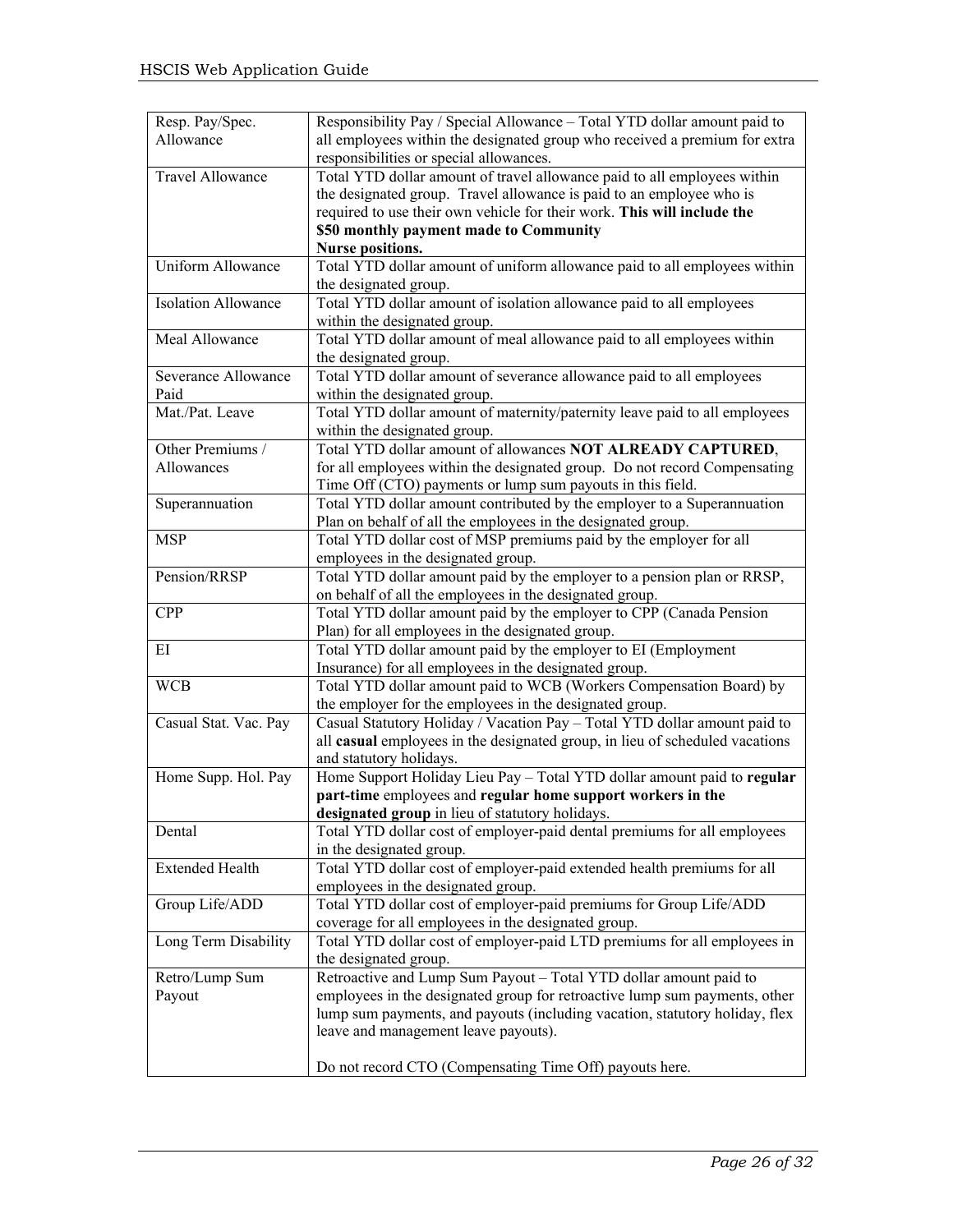| Super Shift Premium    | Total YTD dollar amount paid for all employees in designated groups<br>entitled to super-shift premiums. Such an employee is eligible for the Super<br>Shift Premium for each hour worked between 2330 Friday and 0730<br>Saturday, and for each hour worked between 2330 Saturday and 0730<br>Sunday.<br>Note: Designated Groups F (Facilities), C (Communities), and P<br>(Paramedicals) must have 0.00 in this field. |
|------------------------|--------------------------------------------------------------------------------------------------------------------------------------------------------------------------------------------------------------------------------------------------------------------------------------------------------------------------------------------------------------------------------------------------------------------------|
| Difficult-to-Fill Unit | Total dollar amount paid YTD for positions in Difficult-to-Fill Units                                                                                                                                                                                                                                                                                                                                                    |
| Premium                | (applies primarily the Nurses Collective Agreement)                                                                                                                                                                                                                                                                                                                                                                      |
| On-Call Differentials  | Total dollar amount paid YTD for On-Call Differentials at that second                                                                                                                                                                                                                                                                                                                                                    |
| (Second earnings)      | earnings rate (eg for Nurses and Paramedical agreement after the first 72                                                                                                                                                                                                                                                                                                                                                |
| rate)                  | hours per month)                                                                                                                                                                                                                                                                                                                                                                                                         |
| Telephone              | Total dollar amount paid YTD for Telephone Consultation Pay (applies                                                                                                                                                                                                                                                                                                                                                     |
| Consultation Pay       | primarily to the Paramedical Collective Agreement).                                                                                                                                                                                                                                                                                                                                                                      |
| Live-In Pay            | Total dollar amount paid YTD for time worked on a "Live-In" shift. (This                                                                                                                                                                                                                                                                                                                                                 |
|                        | applies primarily to Community sub-sector positions.) Please continue to                                                                                                                                                                                                                                                                                                                                                 |
|                        | report the hours under Regular Paid Hours.                                                                                                                                                                                                                                                                                                                                                                               |
| Overnight Pay          | Total dollar amount paid YTD for time worked on an "Overnight" shift.                                                                                                                                                                                                                                                                                                                                                    |
|                        | (This applies primarily to Community sub-sector positions.) Please continue                                                                                                                                                                                                                                                                                                                                              |
|                        | to report the hours under Regular Paid Hours.                                                                                                                                                                                                                                                                                                                                                                            |

Once you have completed this **Designated Group Data**, scroll to the bottom of the screen and click the **Create** button to **save** the information to the report.

### **Create Designated Group Data**

| Designated Group *          | Paid Statutory Holidays * | Pay for Relief in Higher Position * |
|-----------------------------|---------------------------|-------------------------------------|
| E - Executive/Excluded<br>丷 | \$1,000.00                | \$0.00                              |
| > OVERTIME                  |                           |                                     |
| $\sum$ LEAVE                |                           |                                     |
| > ALLOWANCE                 |                           |                                     |
| $\triangleright$ PAY        |                           |                                     |
| Cancel<br>Create            |                           |                                     |

For every **Designated Group Data** record entered there must be at least one **Employee**  record entered for that specific Designated Group (and vice versa).

For example, if there is a **Designated Group** Data record for **E – Executive/Excluded** then there must also be at least one **Employee** record with a Designated Group of **E – Executive/Excluded** (and vice versa).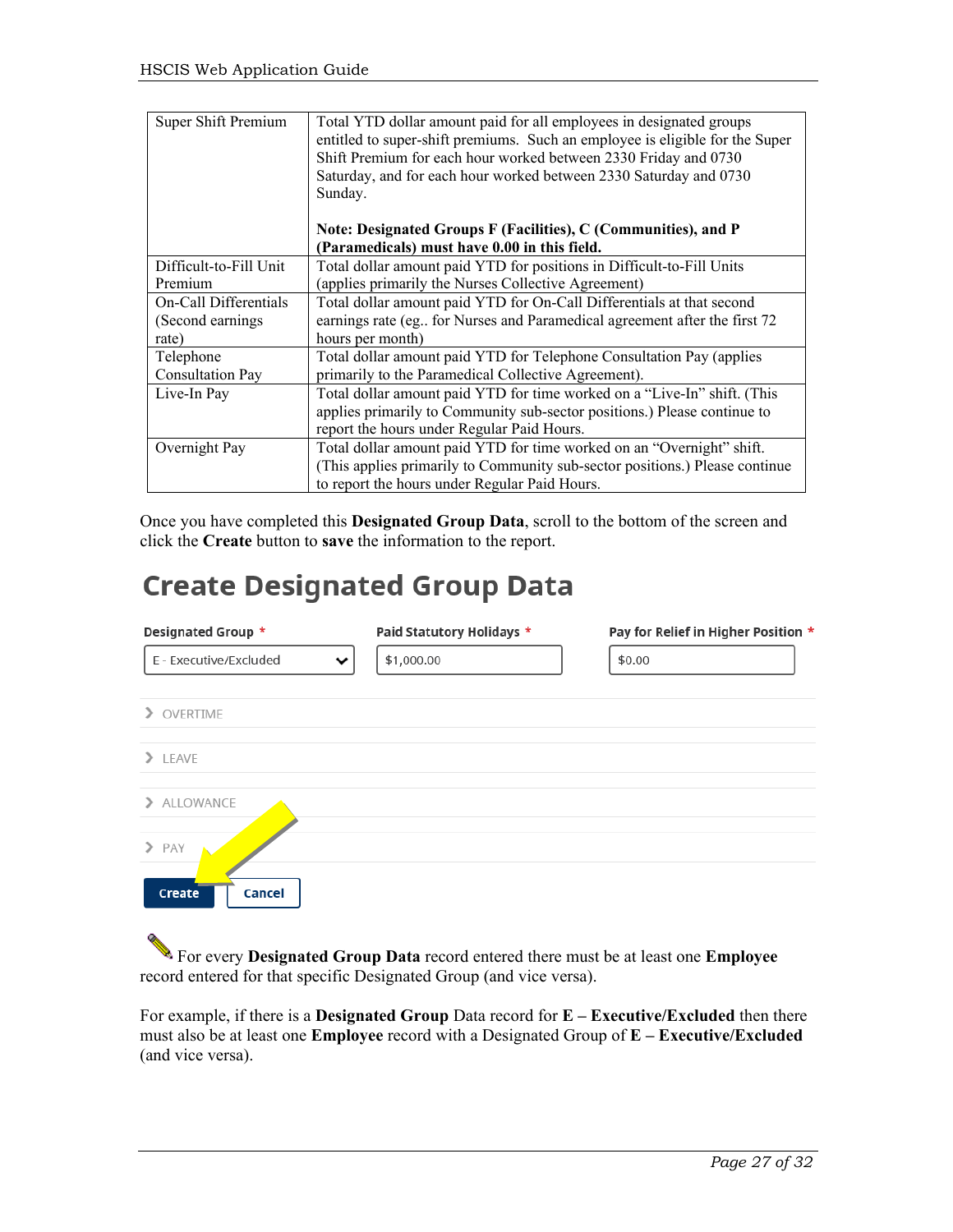Once you have entered all the **Designated Groups** records, review them in the **Designated Groups** summary table to ensure the data is correct.

| <b>DESIGNATED GROUP</b>                  | LAST MODIFIED +  |
|------------------------------------------|------------------|
| F - Executive/Excluded                   | 2021-09-23 15:40 |
| A - Ambulance Paramedics and Dispatchers | 2021-09-23 15:40 |

If you need to make updates to any **Designated Group** records (update a data field or delete the record), click on the specific line in the **Designated Groups** summary table.



The **Update Designated Group Data** window will appear, allowing you to update the fields. When you are finished, **save** the designated group record by clicking the **Update** or **Update & Go to next** button.



You can also delete the specific designated group record from this report by clicking the **Delete** button.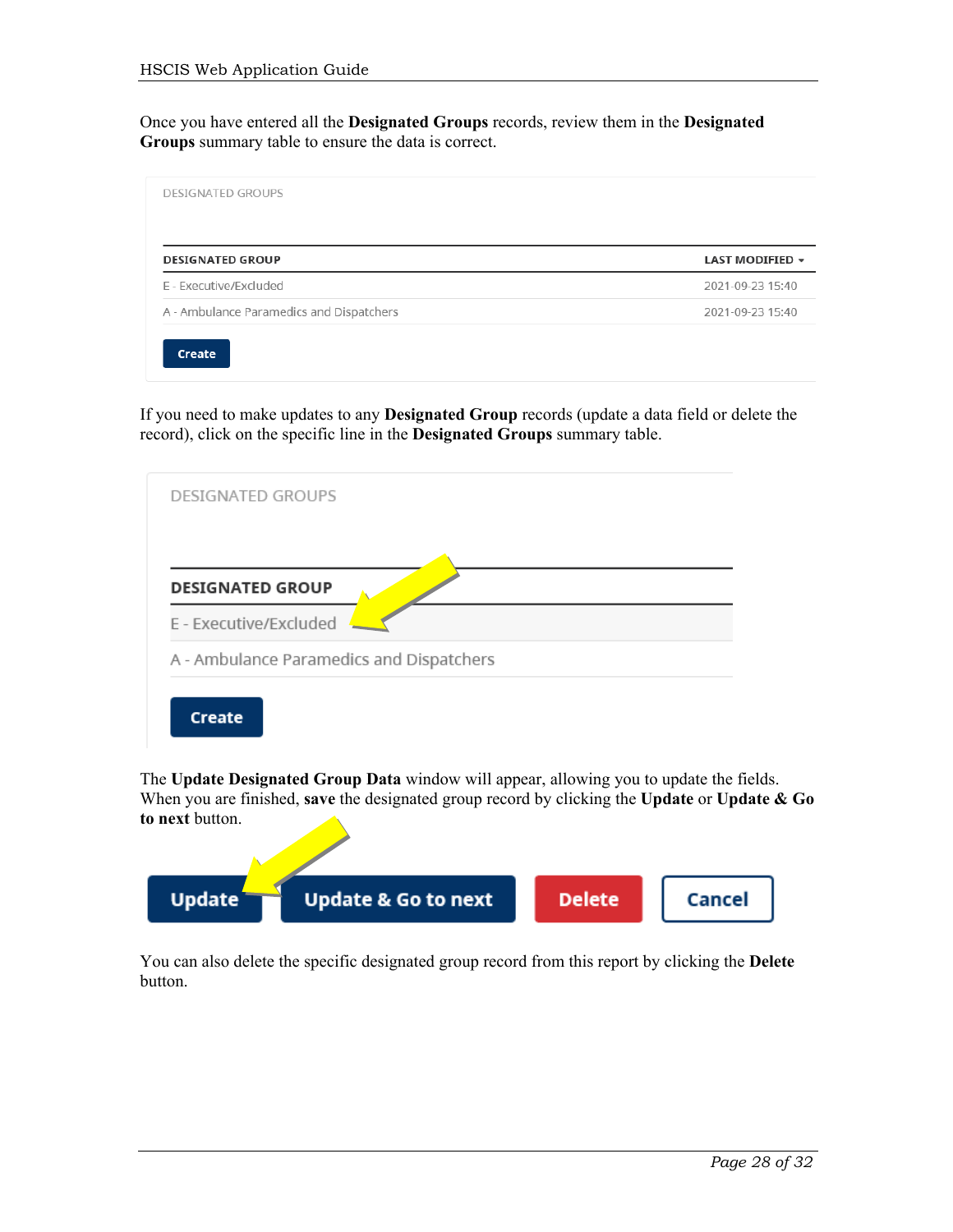#### *e) Submit Payroll Summary*

When you are finished entering the payroll data for the specific **Corp Employer #** and **Site Employer #** for the period, **scroll to the bottom of the screen** and you can click the **Export Summary** button to **view** the summary of the payroll report.



Once you have reviewed the **Export Summary** to ensure it is correct, click the **Back to Payroll Summary** button to return to the previous screen.



## **Export Summary**

| Date |               |
|------|---------------|
|      | Sep. 24, 2021 |

**Corp Employer** 9999 Test Record

### **EMPLOYEE PAYROLL SUMMARY SUBMITTED**

| <b>EMPLOYEE # <math>\sim</math></b> | <b>DESIGNATED GROUP CODE</b> | <b>CLASS</b> |
|-------------------------------------|------------------------------|--------------|
|                                     | F                            | 1000         |
| 12345                               |                              | 11614        |
| 222                                 |                              | 11603        |

### **Designated Group Summary Submitted**

OVERTIME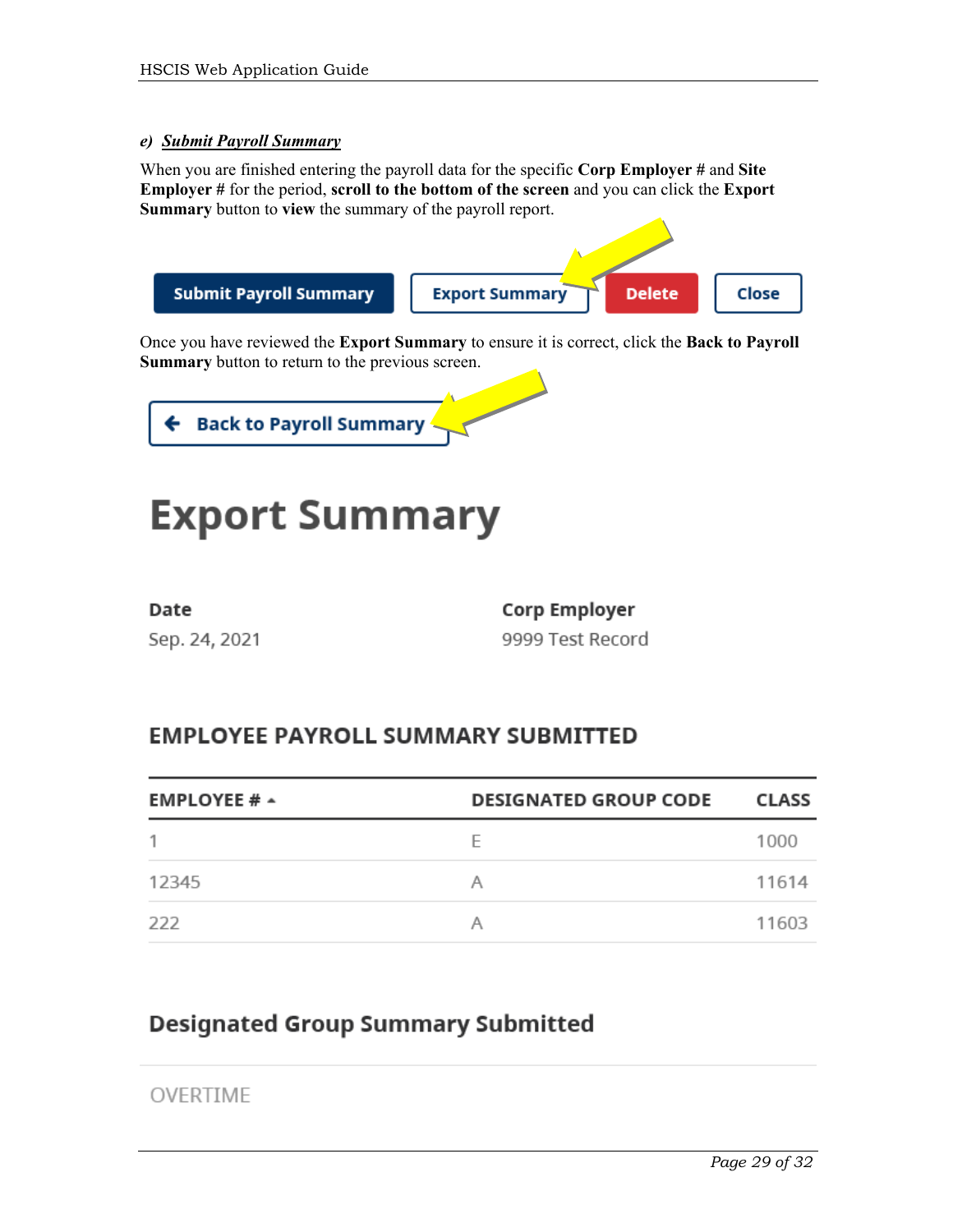Once you have determined that the payroll data for the specific **Corp Employer #** and **Site Employer #** for the period is correct, **scroll to the bottom of the screen** and click the **Submit Payroll Summary** button to submit the report to the Ministry of Health.



The **Submit Payroll Summary** verification screen will appear. Click the **Submit** button to submit the report to the Ministry of Health.

## **Submit Payroll Summary**

Submit the Payroll Summary to the Ministry of Health?



If the Payroll Summary was submitted without errors, the confirmation message will appear stating "The Payroll Summary was successfully submitted to the Ministry of Health". The submitted Payroll Summary will be in the Enter Payroll Summary table with a Status of **SUBMITTED**.



*If you are submitting Payroll Data for multiple Corps and Sites* – Please follow this process again by returning to **step 3** in this document. This should be repeated for each **Corp Employer #** and **Site Employer #** to be reported for the period.

Should you experience problems or require assistance when using the HSCIS application, please e-mail [HLTH.HscisSupport@gov.bc.ca](mailto:HLTH.HscisSupport@gov.bc.ca) with your Corporate Employer Number and Legal Name in the subject line (i.e. Corp #1234 Smith Ltd.) and details in the body of the message.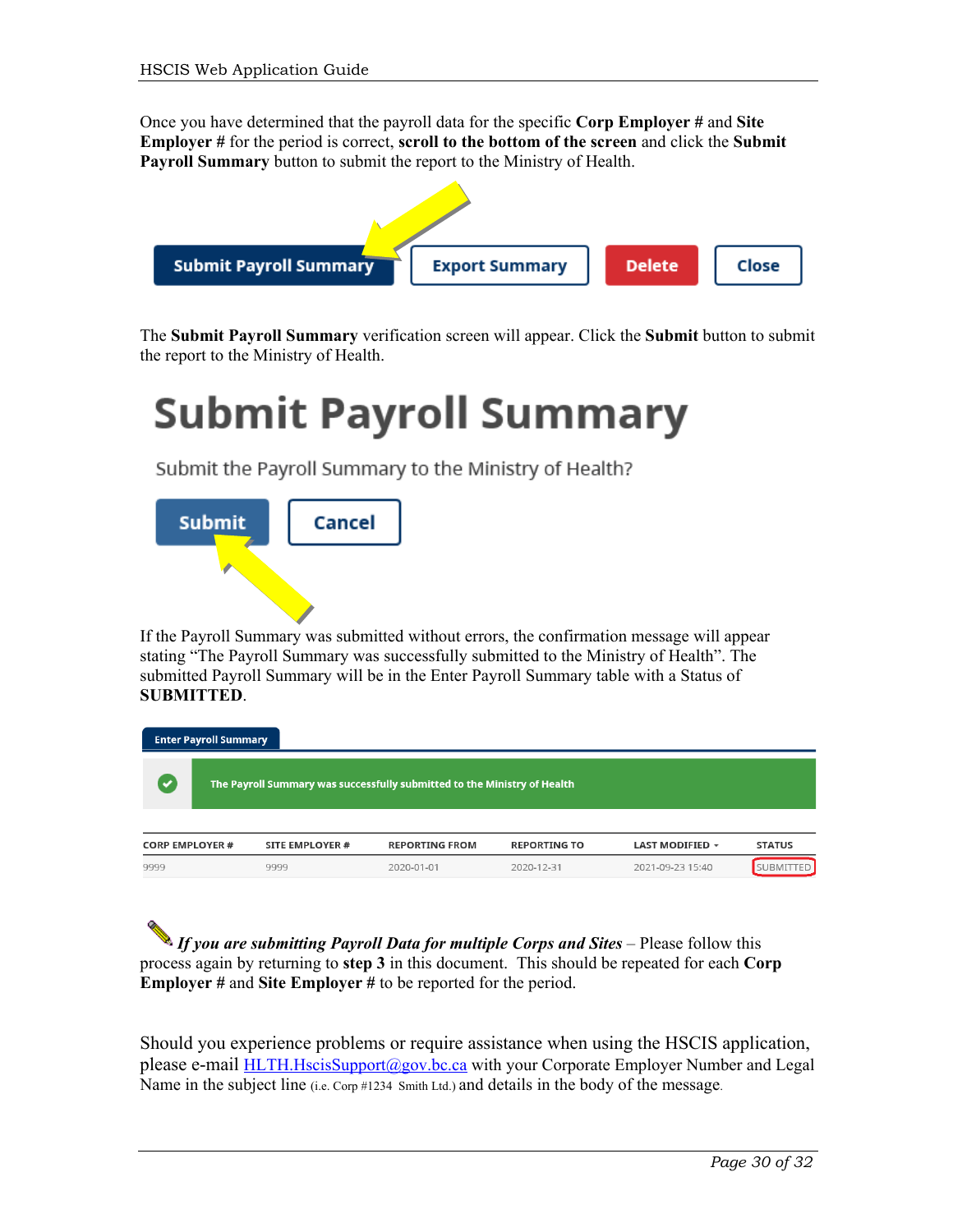#### *4. Managing the Enter Payroll Summary table*

The **Enter Payroll Summary** table displays all the submitted and not submitted payroll summaries for an organization.

If a payroll summary (payroll report) has been submitted, it will have a **Status** of "**SUBMITTED**".

If a payroll summary (payroll report) has not been submitted, it will have a **Status** of "**IN PROGRESS**".

| <b>Enter Payron Summary</b> |                 |                       |                     |                        |               |
|-----------------------------|-----------------|-----------------------|---------------------|------------------------|---------------|
| <b>CORP EMPLOYER #</b>      | SITE EMPLOYER # | <b>REPORTING FROM</b> | <b>REPORTING TO</b> | <b>LAST MODIFIED +</b> | <b>STATUS</b> |
| 9999                        | 9999            | 2020-01-01            | 2020-12-31          | 2021-09-22 14:16       | SUBMITTED     |
| 9999                        | 9999            | 2021-01-02            | 2021-06-25          | 2021-09-17 10:46       | IN PROGRESS   |

To **view** a **Submitted** payroll summary, click on the specific line in the Enter Payroll summary table. A **Submitted** payroll summary cannot be edited or deleted. If you need assistance with editing or deleting, please e-mail [HLTH.HscisSupport@gov.bc.ca.](mailto:HLTH.HscisSupport@gov.bc.ca)

| <b>REPORTING FROM</b> | <b>REPORTING TO</b> | <b>LAST MODIFIED +</b> | <b>STATUS</b>    |
|-----------------------|---------------------|------------------------|------------------|
| 2020-01-01            | 2020-12-31          | 21-09-23 15:40         | IN PROGRESS      |
| 2007-01-01            | 2007-06-30          | 2021-09-23 09:59       | <b>SUBMITTED</b> |
| 2006-01-01            | 2006-12-31          | 2005-09-20 08:52       | <b>SUBMITTED</b> |

The **Designated Groups** and **Employees** for the submitted payroll summary will be displayed. You can view the details of each by clicking on the specific line in the Designated Groups or Employees tables.

| <b>DESIGNATED GROUPS</b> |                         |                              |  |
|--------------------------|-------------------------|------------------------------|--|
| <b>DESIGNATED GROUP</b>  |                         | LAS                          |  |
| E - Executive/Excluded   |                         | 200                          |  |
| Create                   |                         |                              |  |
| <b>EMPLOYEES</b>         |                         |                              |  |
| Employee Number          |                         |                              |  |
| <b>EMPLOYEE NUMBER</b>   | <b>DESIGNATED GROUP</b> | <b>CLASSIFICATION CODE</b>   |  |
|                          | E - Executive/Excluded  | 1000 - Top Executive Officer |  |